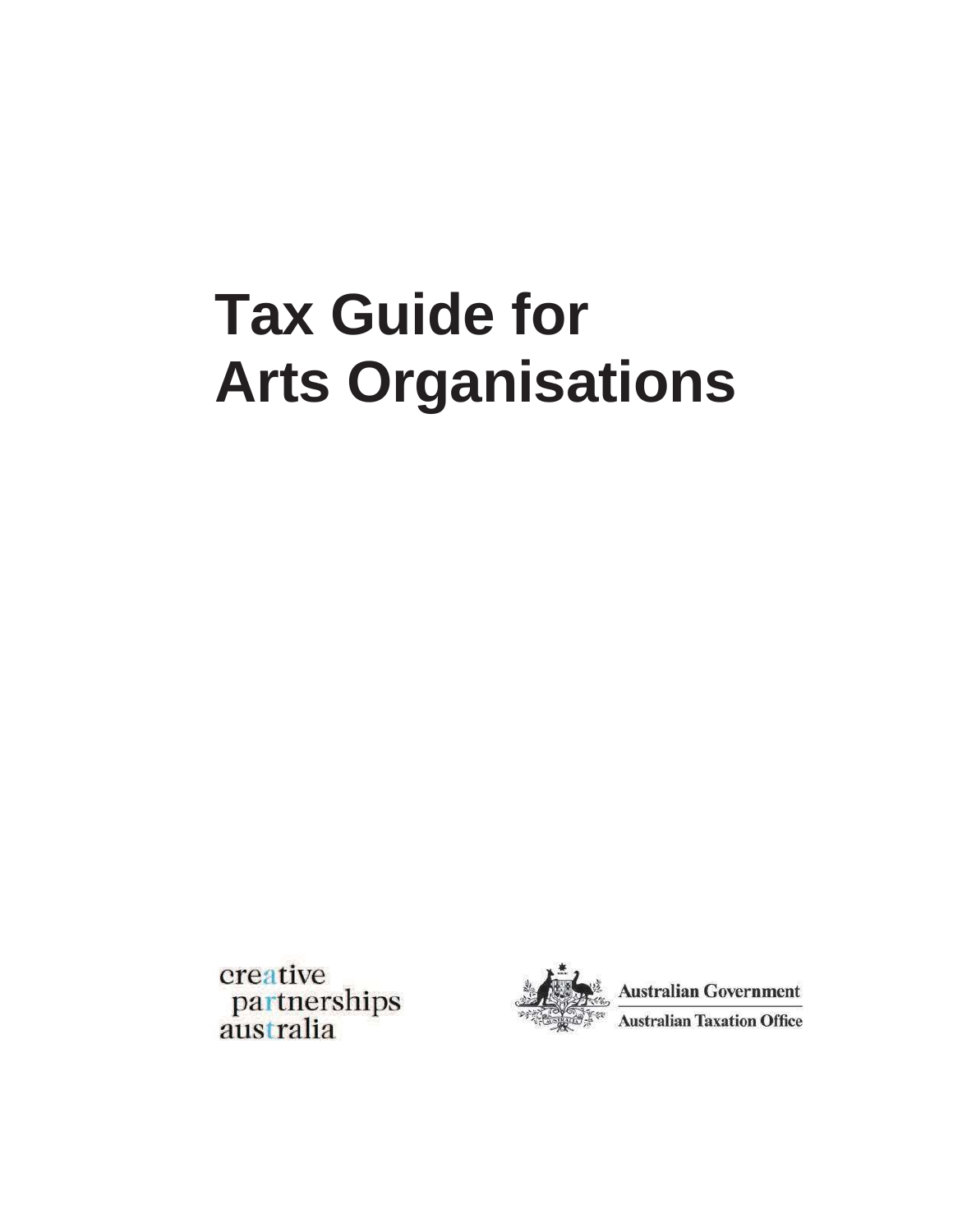## **Contents**

| <b>Introduction</b>                                                       | 4  |
|---------------------------------------------------------------------------|----|
| 1 Background                                                              | 5  |
| Philanthropic income                                                      | 5  |
| What is a gift?                                                           | 5  |
| <b>Definitions</b>                                                        | 6  |
| 2 Organisations                                                           | 9  |
| Should we become a deductible gift recipient (DGR)?                       | 9  |
| If an organisation does not have DGR status                               | 9  |
| Which DGR category should I apply for?                                    | 10 |
| How can an organisation get DGR status?                                   | 10 |
| What do I have to do once I have DGR?                                     | 11 |
| What can a donor give?                                                    | 13 |
| What can a donor expect?                                                  | 13 |
| Can a gift be subject to conditions?                                      | 13 |
| Do we have to accept a donation?                                          | 14 |
| Australian Cultural Fund: a service for arts organisations<br>without DGR | 14 |
| <b>DGR</b> resources                                                      | 14 |
| The why and how of Tax Concession Charity                                 |    |
| endorsement                                                               | 15 |
| 3 Individual artists                                                      | 18 |
| <b>Australian Cultural Fund</b>                                           | 18 |
| The business of being an individual artist                                | 18 |
| 4 Gift types, conditions and tax implications                             | 20 |
| Cash gifts                                                                | 20 |
| Gifts of property                                                         | 20 |
| Gifts of shares                                                           | 20 |
| Gifts of cultural items: the Cultural Gifts Program                       | 21 |
| Gifts of time                                                             | 21 |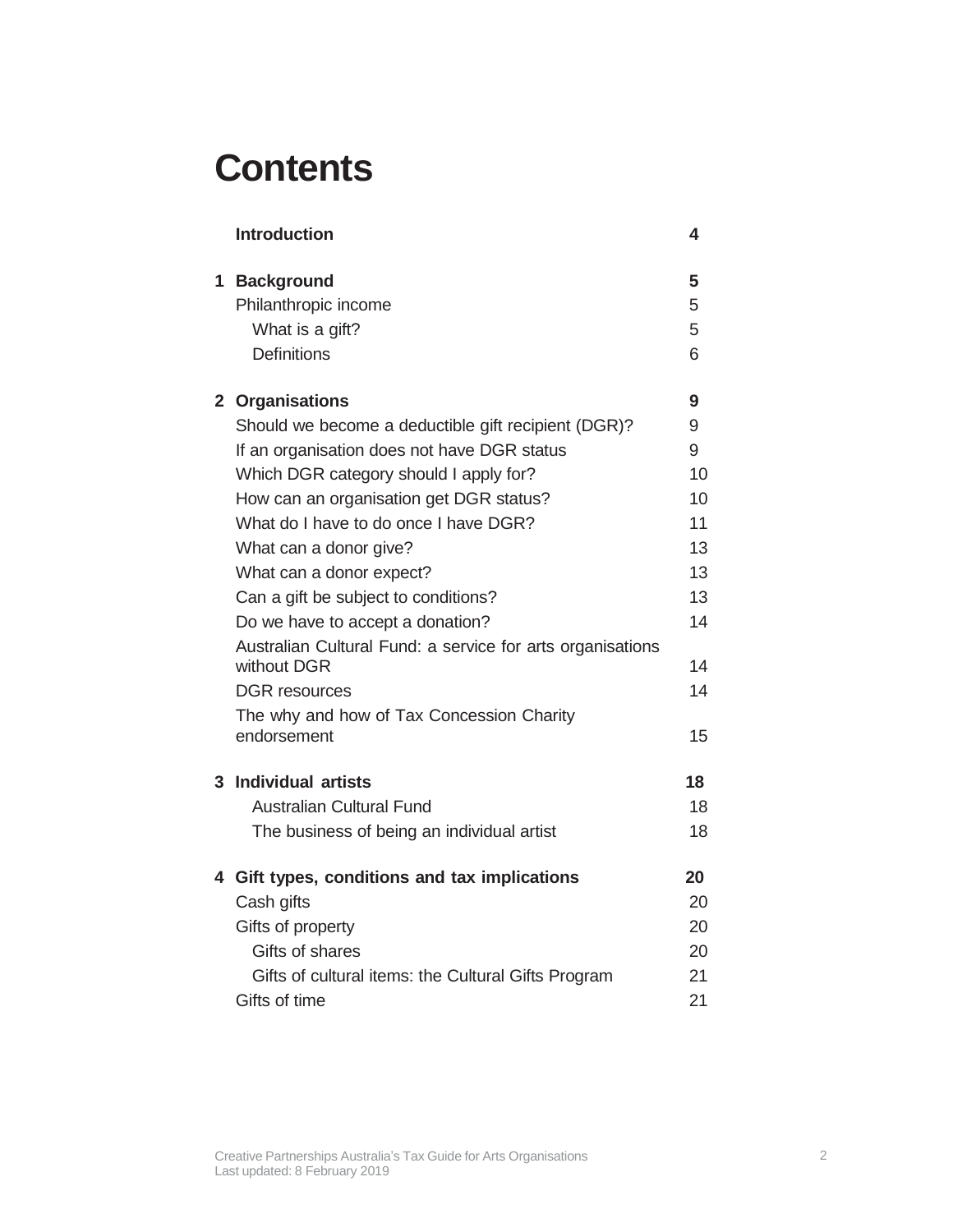| 5 Philanthropic fundraising                               | 23 |
|-----------------------------------------------------------|----|
| Fundraising                                               | 23 |
| State and territory fundraising licences and requirements | 23 |
| Minor Benefit Rule                                        | 24 |
| General fundraising                                       | 24 |
| Subscription add-ons                                      | 24 |
| Workplace giving                                          | 24 |
| <b>Bequests</b>                                           | 25 |
| <b>Dinners</b>                                            | 26 |
| Auctions                                                  | 27 |
| Scholarships/bursaries/prizes                             | 28 |
|                                                           |    |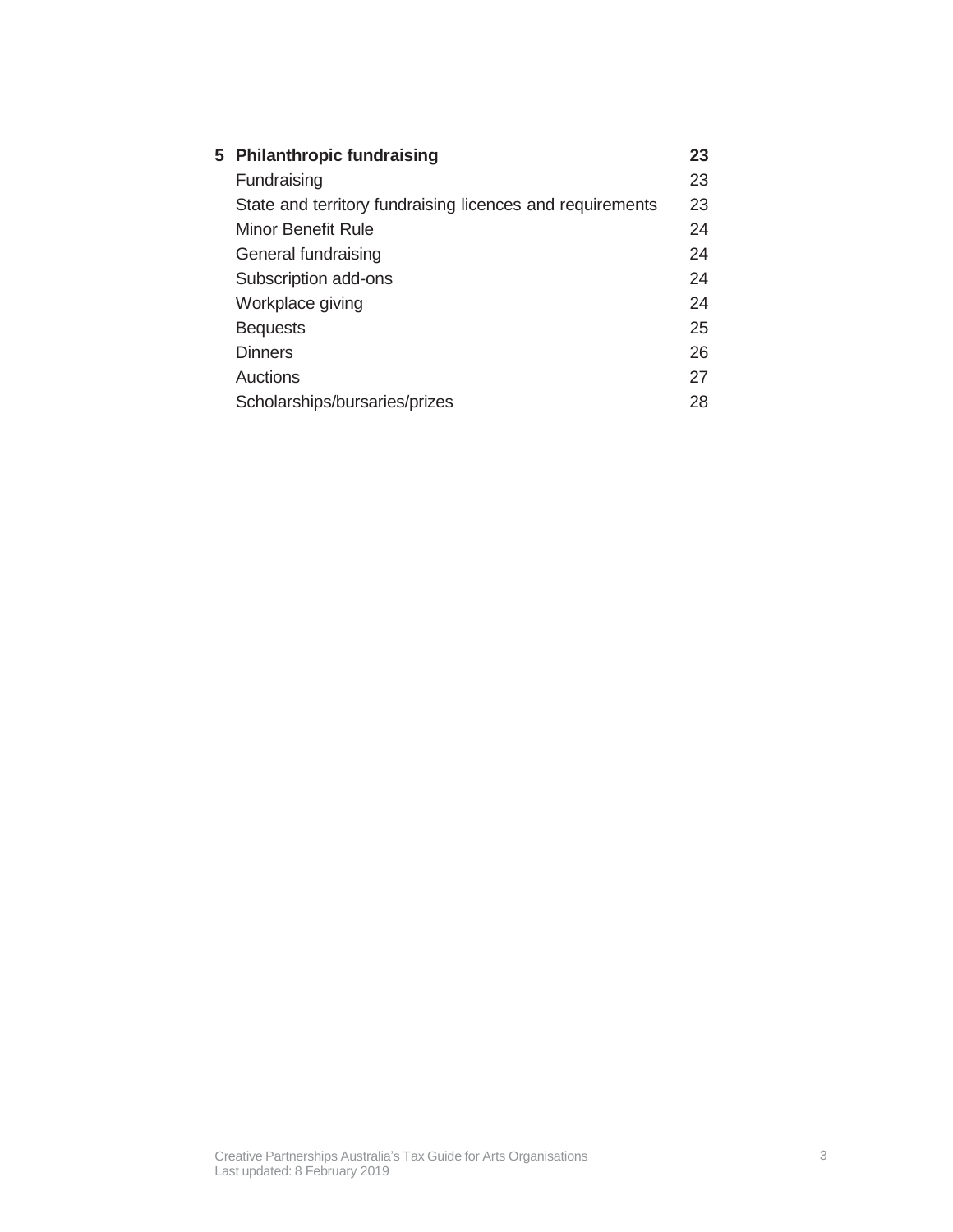## <span id="page-3-0"></span>**Introduction**

This guide will help not-for-profit arts/cultural organisations and individual artists understand the rules associated with receiving philanthropic income.

It will introduce:

- the legal and tax requirements associated with receiving tax deductible gifts
- terminology associated with giving
- different types of tax deductible 'gifts' and their conditions
- the legal and tax requirements associated with fundraising events.

[Division 30 of the Income Tax Assessment Act 1997] sets out the conditions associated with tax deductible giving.

Philanthropic income for artists and arts organisations has grown substantially in the last decade and the trend is expected to continue.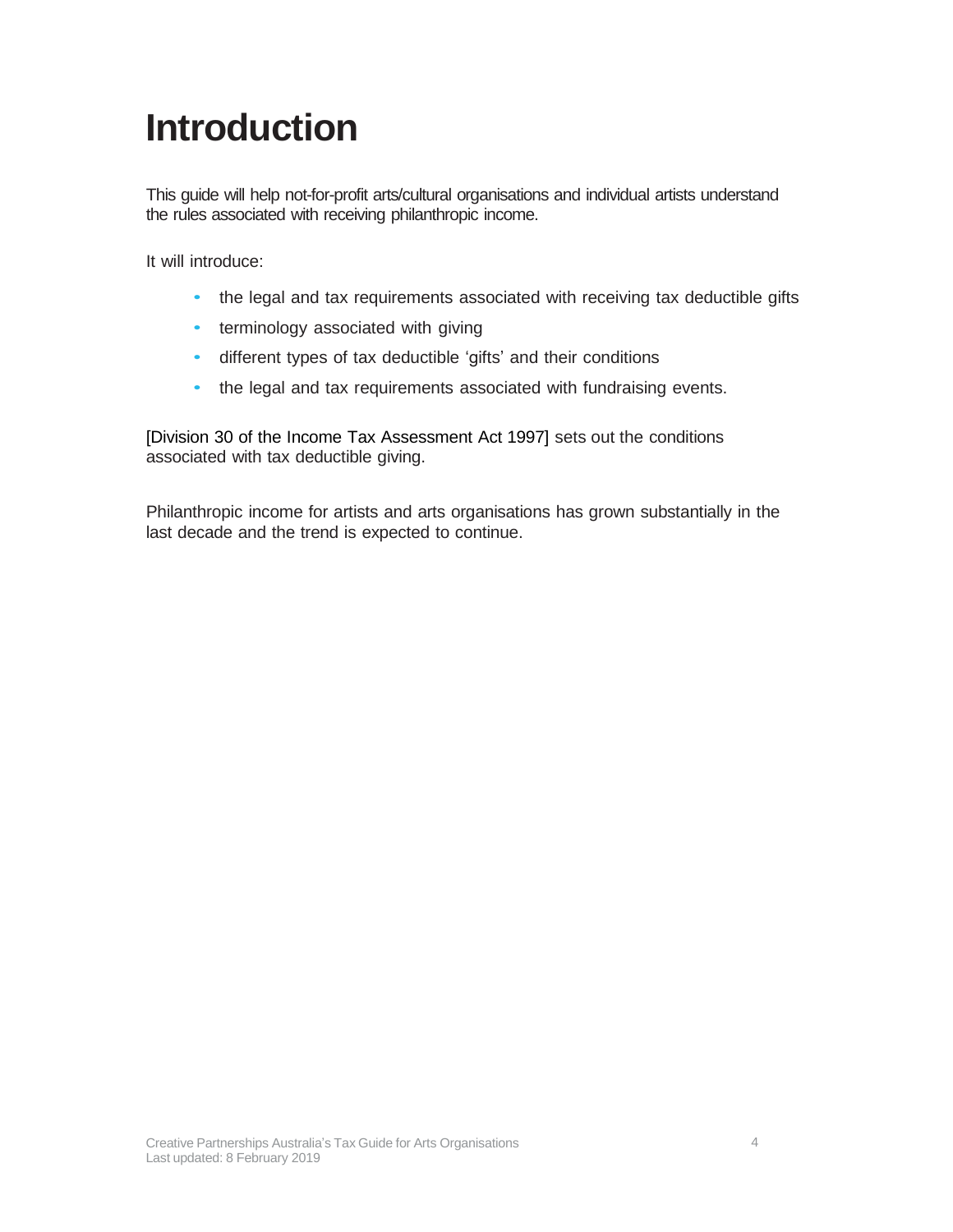## <span id="page-4-0"></span>**1 Background**

## <span id="page-4-1"></span>**Philanthropic income**

Income sources for not-for-profit arts/cultural organisations and artists are typically a mix of:

- earned income from box office, sales and events
- government grants, and
- private sources sponsorship and philanthropy.

Philanthropic income can come from:

- individuals as direct gifts of money, shares, goods, services and property (e.g. buildings or artwork), from fundraising events or bequests
- business as gifts of money, shares, goods, services and property
- philanthropic trusts and foundations (individual, family or corporate) as money (grants), shares or property.

On paper, philanthropic income can appear similar to sponsorship and government grants, but clear differences arise with the financial, legal and tax obligations associated with receiving gifts. For instance, gifts do not incur GST.

#### <span id="page-4-2"></span>**What is a gift?**

A gift is a transfer of money or property (including goods) which is made voluntarily, and the donor does not expect anything in return for the gift and does not benefit materially from the gift. A gift can be given for a specific purpose but ultimately the gift recipient must be able to decide how to use the gift.

To receive a tax deduction for a gift the recipient of the gift must be endorsed as a deductible gift recipient (DGR). Only certain types of organisations can be endorsed as a DGR. *More information is available on the* ATO*'s* [website](https://www.ato.gov.au/)*.*

A bequest is a donation of money or property (including goods) that is transferred to the recipient on the donor's death, as specified in the donor's will. It can be given unconditionally or with conditions, which are legally binding.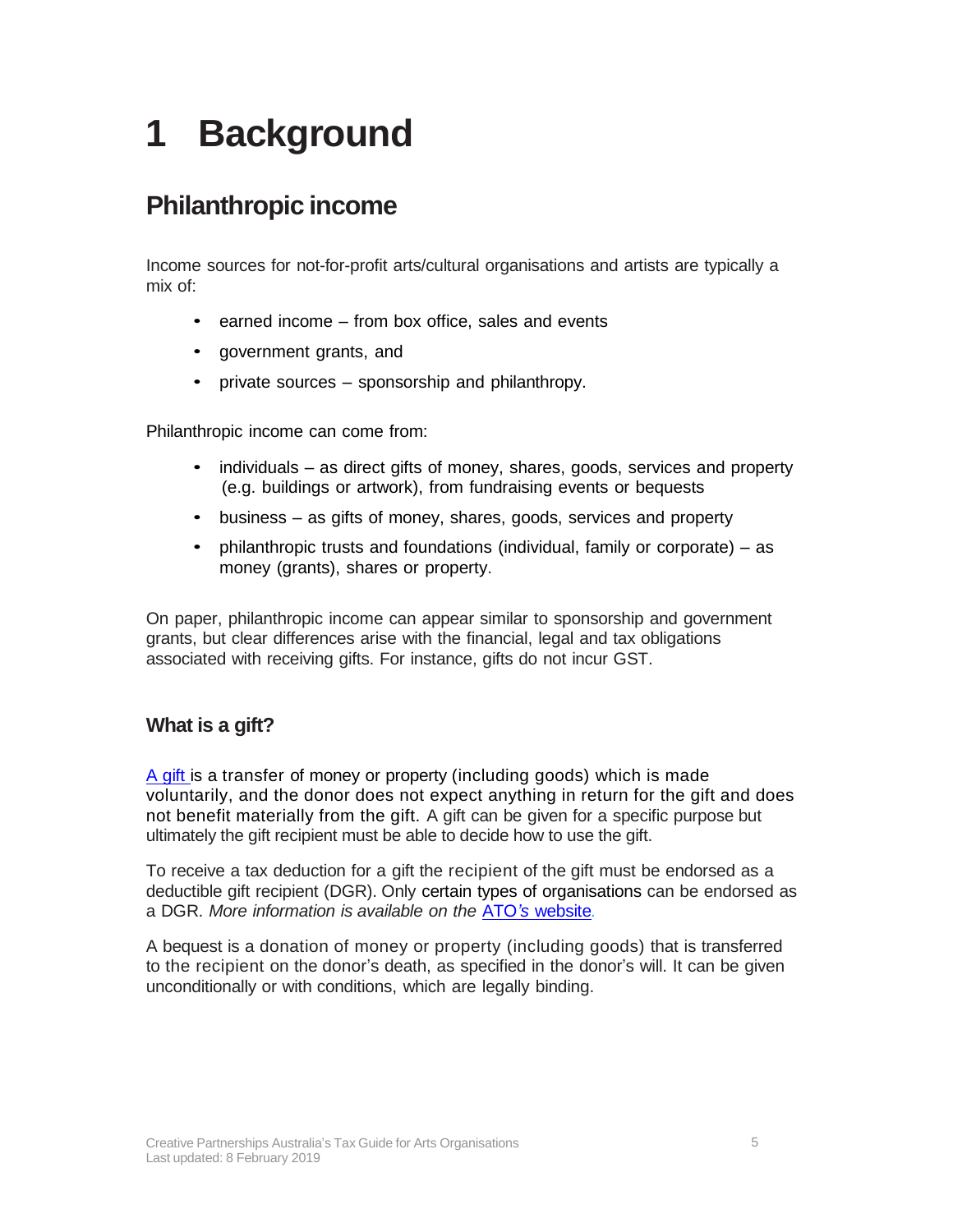## <span id="page-5-0"></span>**Definitions**

#### **Australian Business Register (ABR)**

The Australian Business Register provides access to certain publically available information about businesses including GST, charity and DGR status.

#### **Australian Charities and Not-for-Profits Commission (ACNC)**

The Australian Charities and Not-for-profits Commission is the independent national regulator of charities.

#### **Australian Cultural Fund (ACF)**

The Australian Cultural Fund enables eligible individual artists and arts organisations without deductible gift recipient (DGR) status to receive tax deductible gifts.

#### **Australian Taxation Office (ATO)**

The Australian Taxation Office is the Australian Government's principal revenue collecting agency. The ATO is responsible for administration of not-for-profit and charity tax concessions.

#### **Bequest**

A donation of money or property (including goods) upon the donor's death as specified in the donor's will.

#### **Charity**

Charity has a special legal meaning, but this can include a wide range of not-for-profit organisations. An organisation will be a charity if it is not-for-profit, and all of its purposes are charitable purposes for the benefit of the public.

#### **Deductible gift recipient (DGR) endorsement**

DGR endorsement is provided by the ATO to eligible not-for-profit organisations. Being endorsed as a DGR enables the organisation to receive income tax deductible gifts.

#### **Fringe Benefits Tax (FBT)**

FBT is a tax payable by employers on certain non cash [benefits they provide to](https://www.ato.gov.au/general/fringe-benefits-tax-(fbt)/?=redirected)  their employees – [including the employees' family or other associates.](https://www.ato.gov.au/general/fringe-benefits-tax-(fbt)/?=redirected) An example of a fringe benefit on which FBT may be payable is when an employer allows an employee to use a work car for private purposes.

#### **Fundraising**

Fundraising is the act of soliciting money or property (including goods) from the public for general or specific purposes and is regulated by legislation in each state and territory of Australia. Further, it may be necessary to obtain a permit from local government authorities to conduct fundraising in their area.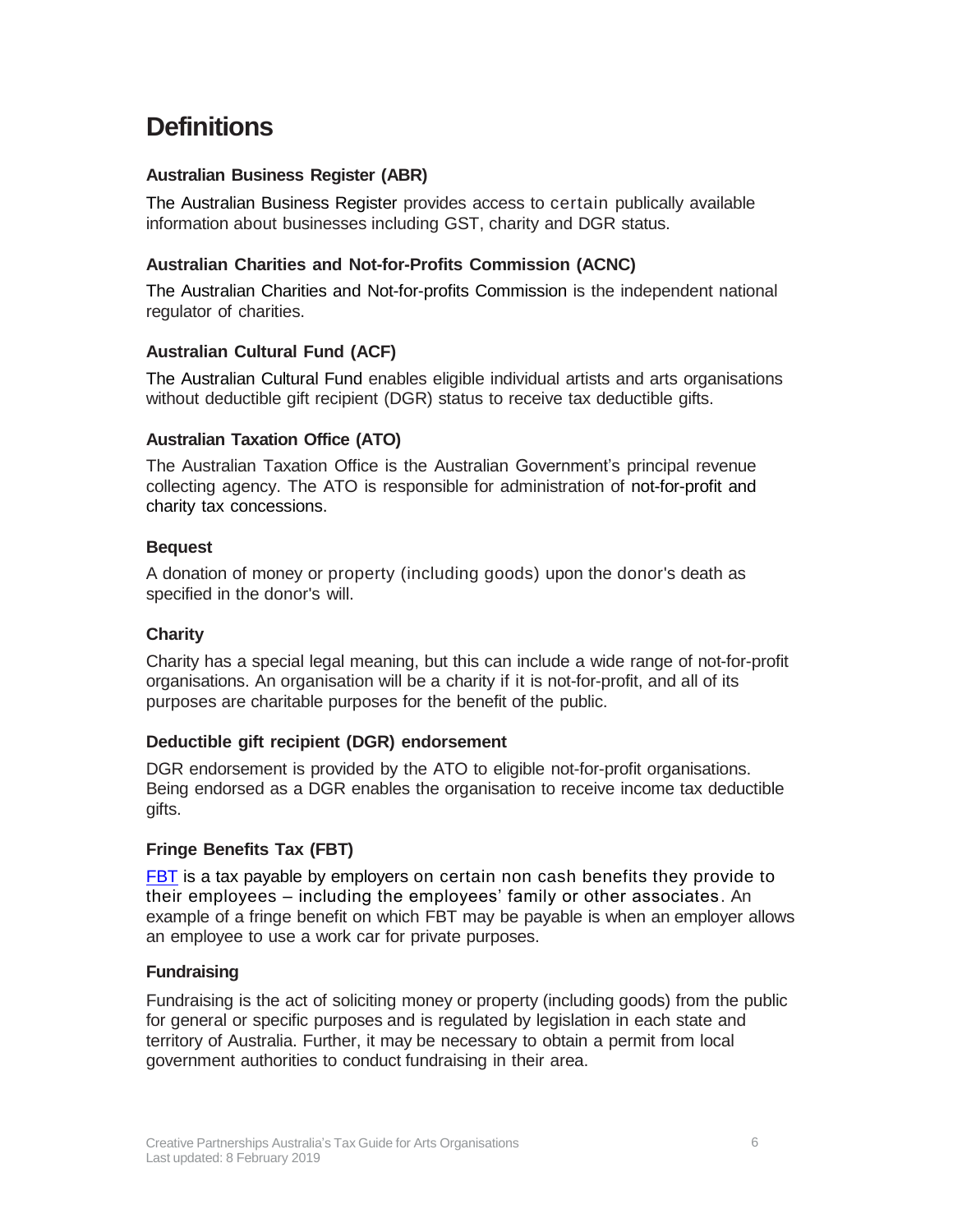#### **Gift**

A gift is the term used in tax law to refer to a sum of money or property (including goods) voluntarily transferred to you or your organisation for its use and benefit.

#### **Goods and services tax (GST)**

GST is a broad-based tax of 10 per cent on the supply of most goods and services consumed in Australia. If an organisation is registered for  $\text{GST}$  – or required to be – the [goods and services its sells in Australia are generally taxable, unless they are GST](https://www.ato.gov.au/business/gst/when-to-charge-gst-(and-when-not-to)/taxable-sales/)[free or input-taxed](https://www.ato.gov.au/business/gst/when-to-charge-gst-(and-when-not-to)/taxable-sales/) . *Visit the ATO's [website](https://www.ato.gov.au/) for more information.*

#### **Grant**

A grant is a payment of financial assistance from one organisation (usually a government entity or a grant making foundation) to another organisation by means of direct contributions, subsidies, co-payments or similar. *Visit the ATO's [website](https://www.ato.gov.au/) for more information.*

#### **Input taxed**

For GST purposes, a sale is input taxed where no GST is included in the price and no credit is claimed by the supplier in respect of GST paid for goods and services to enable the provision of the supply. For example, a DGR [may choose](https://www.ato.gov.au/non-profit/your-organisation/gst/gst-concessions/?anchor=noncommercialactivities) to treat all sales [it makes in connection with certain fundraising events as input](https://www.ato.gov.au/non-profit/your-organisation/gst/gst-concessions/?anchor=noncommercialactivities) taxed.

#### **Arts Minister**

The Arts Minister administers the Cultural Gifts Program up to the point when claims for tax deductions are lodged with the ATO.

#### **Department of Communication and the Arts**

The Department of Communication and the Arts administers the Register of Cultural Organisations (ROCO) and the Cultural Gifts Program.

#### **Not-for-profit**

An organisation is not-for-profit if it is prohibited from distributing profits or gains to its individual members either during operation or on winding up. *Visit the ATO's [website](https://www.ato.gov.au/) for more information.*

#### **Philanthropy**

Philanthropy is 'the planned and structured giving of money, time, information, goods and services, voice and influence to improve the wellbeing of humanity and the community'.

#### **Private Ancillary Funds (PAFs)**

A Private Ancillary Fund is a trust that is limited to receiving contributions from a private group (such as a family) rather than the public and making distributions to DGRs (other than Item 2 DGRs, that is, other ancillary funds). Until October 2009 PAFs were known as Prescribed Private Funds (PPFs).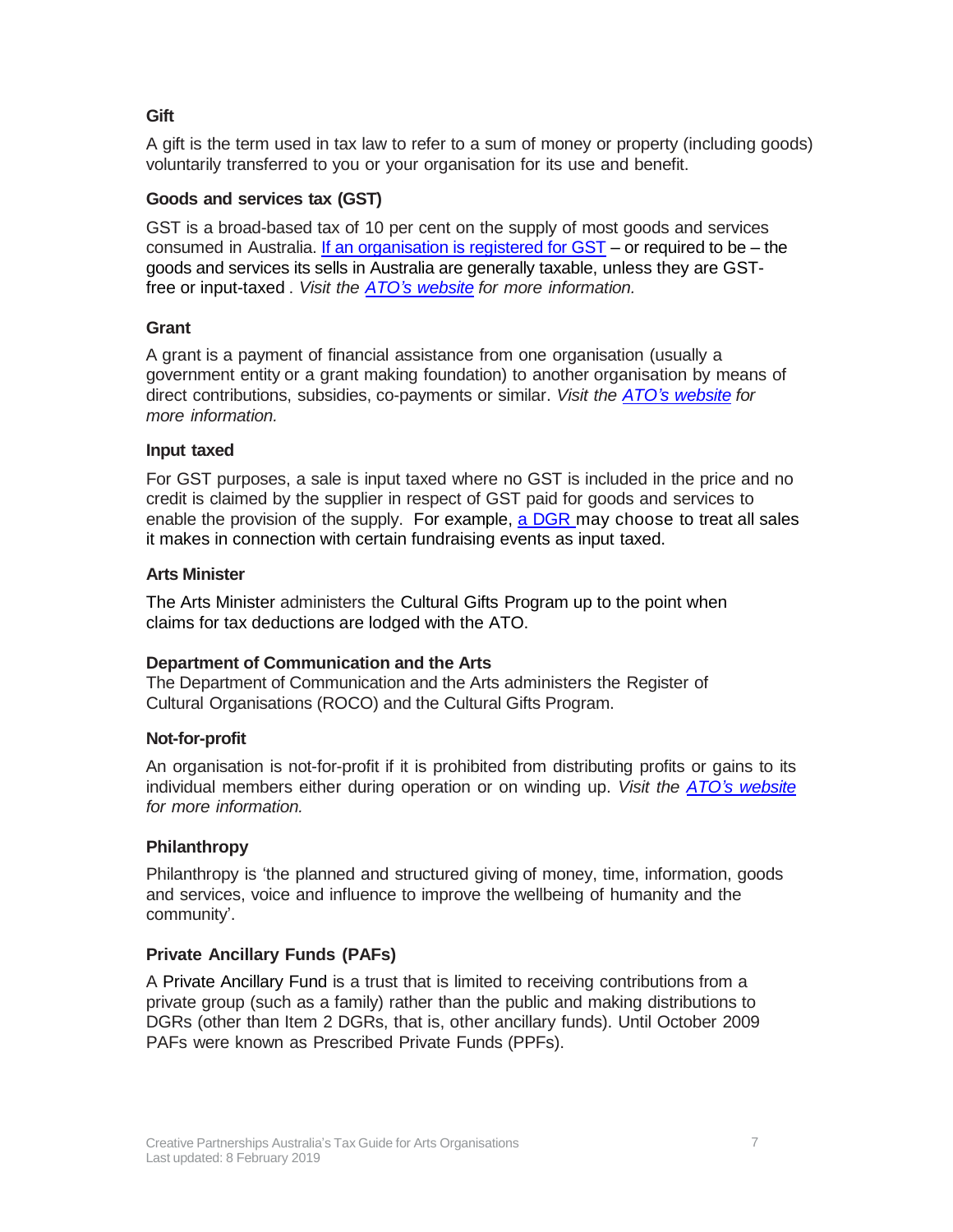#### **Property**

'Property' has a wide meaning, and includes real property (such as land and buildings), physical things (such as artwork, books, costumes and other goods or objects), and rights and interests that can be owned and have a value (such as shares and ownership rights).

#### **Public Fund**

A fund that operates on a not-for-profit basis and is designed to attract public contributions, and be administered by the public. ROCO requires the recipient of gifts or deductible contributions to be a public fund. The ATO has outlined their requirements for public funds in Taxation Ruling TR 95/27.

#### **ROCO (Register of Cultural Organisations)**

Cultural organisations listed on the ROCO have a public fund which is endorsed as a DGR and is eligible to receive tax deductible gifts. Listing on the ROCO is suitable only for non-collecting arts/cultural bodies (such as art gallery societies). Collecting cultural bodies (such as art galleries) are approved under other general DGR categories.

#### **Sponsorship**

Sponsorship is a business agreement between an organisation and a sponsoring business with the aim of mutual benefit—material and organisational. Sponsors can provide cash, advertising, signage in exchange for tickets to performances, new audiences, markets or naming rights etc. Sponsoring businesses can claim a tax deduction for legitimate business expenses.

#### **Tax Concession Charity (TCC)**

Charities that are endorsed to access charity tax concessions (TCCs). Charities must be registered with the ACNC before they can be endorsed by the ATO to access charity tax concessions. Charity tax concessions are income tax exemption, FBT exemption or FBT rebate, and GST charity concessions.

#### **Taxable supply**

For GST purposes, [a taxable supply is a supply of goods and services that must](https://www.ato.gov.au/business/gst/in-detail/definitions/?)  have GST included in its price. Organisations [that make taxable supplies are entitled](https://www.ato.gov.au/business/gst/in-detail/definitions/?)  [claim credits for the GST in the price of the goods and services used to make the](https://www.ato.gov.au/business/gst/in-detail/definitions/?)  [goods or services it sells.](https://www.ato.gov.au/business/gst/in-detail/definitions/?)

#### **Will**

A legal document in which an owner specifies how to deal with or allocate their assets after their death.

#### **Workplace giving**

Workplace giving is a [mechanism](https://www.ato.gov.au/non-profit/gifts-and-fundraising/workplace-and-business-support/workplace-giving-and-salary-sacrifice-arrangements/) for salaried employees to make regular pre-tax or [post-tax](https://www.ato.gov.au/non-profit/gifts-and-fundraising/workplace-and-business-support/workplace-giving-and-salary-sacrifice-arrangements/) gifts to DGRs.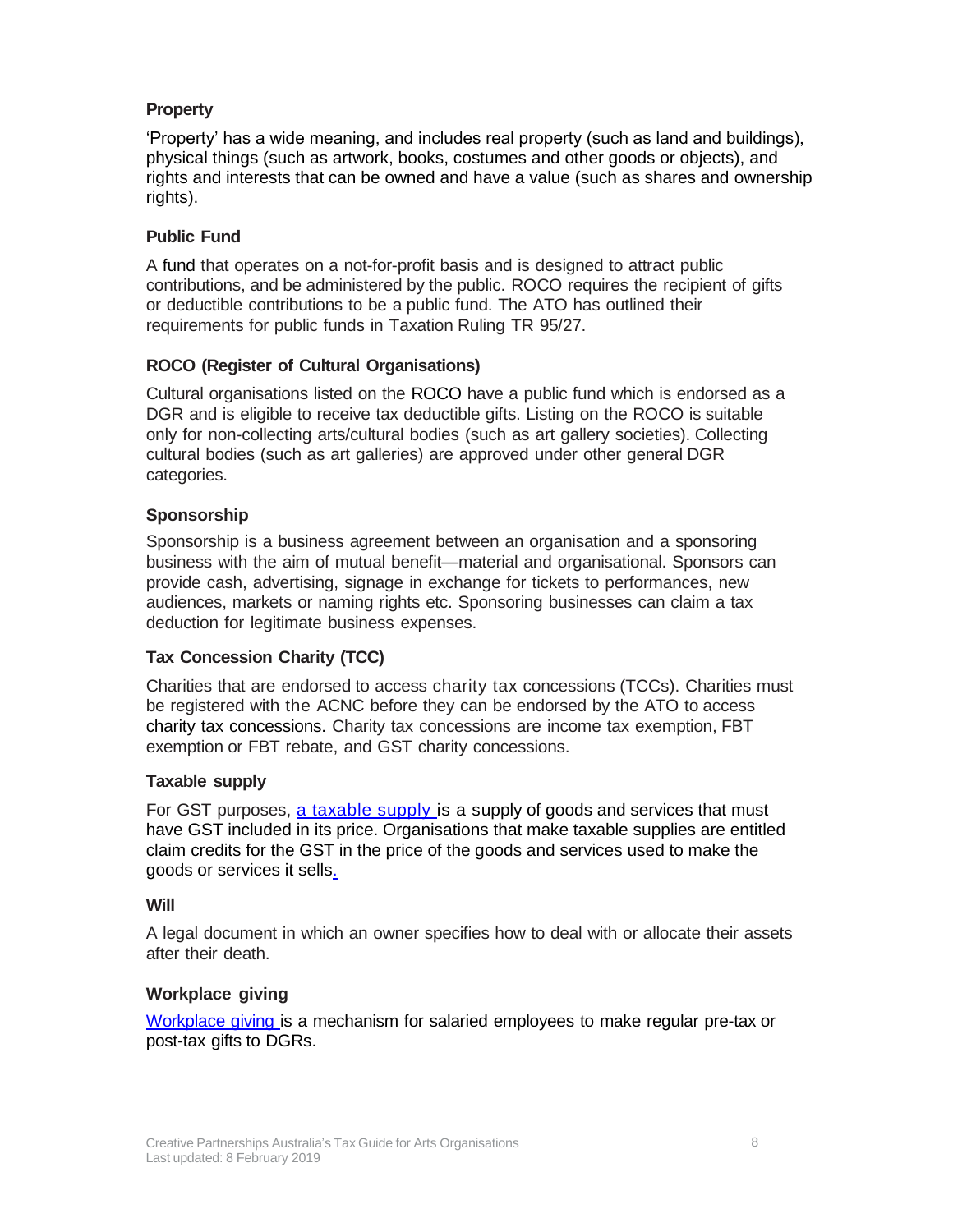## <span id="page-8-0"></span>**2 Organisations**

While anyone can give your organisation a gift, a donor can only get a tax deduction for it if your organisation, or the fund, authority or institution that it operates, is endorsed as a deductible gift recipient (DGR).

Certain philanthropic foundations and trusts can only make grants to organisations with DGR status as well as tax concession charity (TCC) status.

If your organisation does not yet have these endorsements or are not eligible for them, you will have to look into whether you may be eligible for assistance from other bodies.

Having endorsement as both a DGR and a TCC organisation will maximise your organisations access to philanthropic income.

## <span id="page-8-1"></span>**Should we become a deductible gift recipient (DGR)?**

Before your organisation undertakes the process of applying for DGR endorsement, it is crucial to be aware of the long-term implications of having it.

Having DGR endorsement comes with legal and organisational obligations.

Your organisation also needs to be aware that, if it needs to cancel its DGR endorsement because its fundraising strategies change, and it no longer needs to provide tax deductions to its donors for their gifts, or it decides to change its objects and activities and will not be entitled to DGR status, it will be required to distribute any surplus deductible gifts or contributions, and money or property received because of such gifts and contributions, to another DGR. This will mean that your organisation, or its public fund (depending on which has the DGR endorsement), will have to distribute all of its assets to another organisation or fund that has DGR endorsement. Your organisation may effectively cease to exist as it will not be able to continue to hold the assets it obtained as a DGR.

This would also apply if an organisation's DGR endorsement was revoked by the ATO, which can occur if the organisation is no longer meeting its obligations.

This may be a reason why an organisation may choose not to apply for DGR endorsement. Another reason may be, if its funding comes predominantly from government grants or bequests, it does not need to be set up to provide tax deductions. Some organisations successfully attract gifts without DGR endorsement.

To help your organisation decide, it is advisable to get legal advice from a lawyer or agencies that specialise in the not-for-profit sector for your organisations specific needs.

## <span id="page-8-2"></span>**If an organisation does not have DGR status**

Organisations that do not yet have, want, or cannot have DGR status, may find the Australian Cultural Fund useful.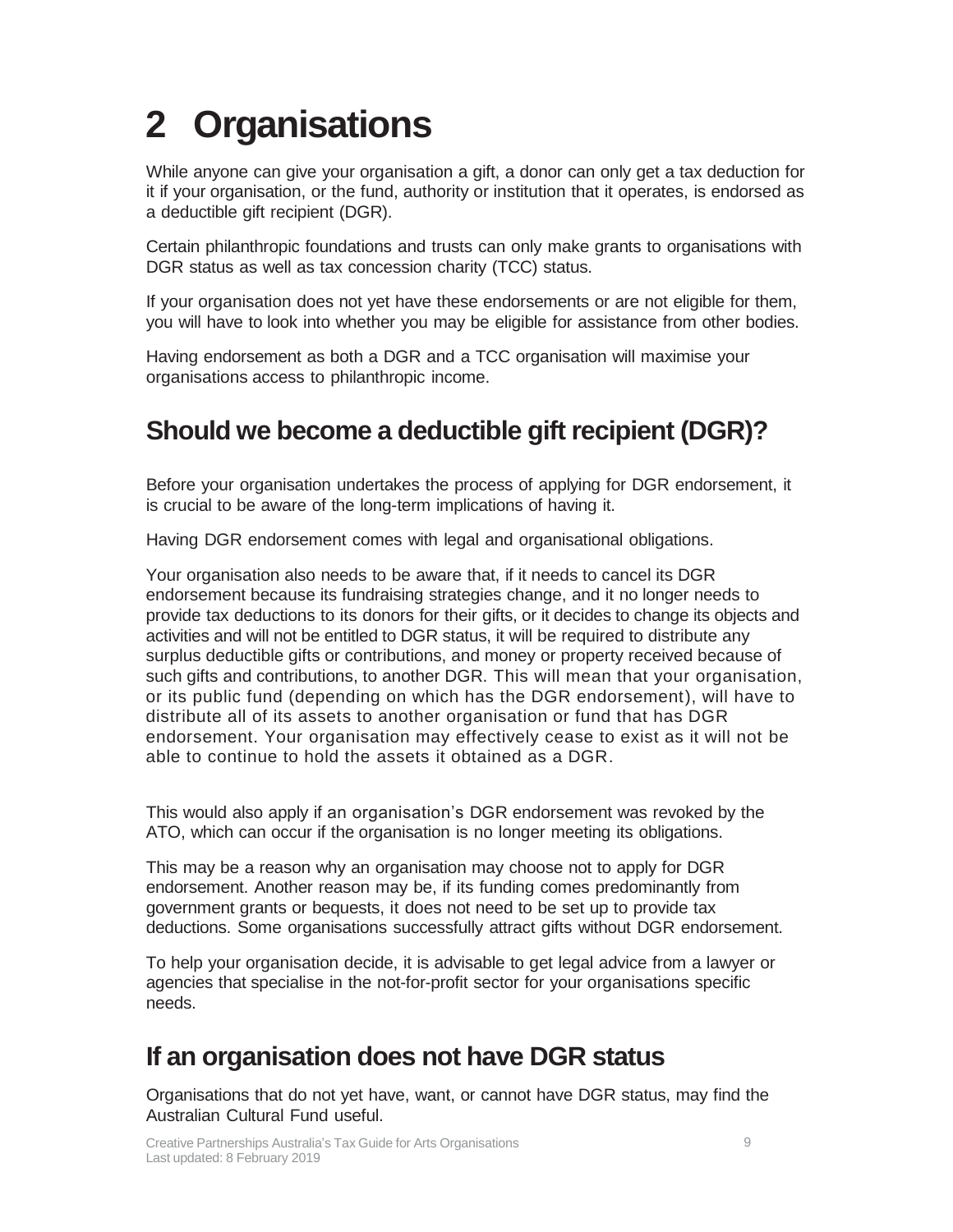## <span id="page-9-0"></span>**Which DGR category should I apply for?**

There are a number of different categories of DGR endorsement and your organisation may be entitled for endorsement under more than one. You should apply under the category that is most appropriate for what you want to achieve.

Some classifications that may be relevant for your organisation include:

- Public fund on the ROCO
- public library, museum or gallery, and
- scholarship fund.

### **How can an organisation get deductible gift recipient (DGR) status?**

An eligible organisation may obtain DGR endorsement by application to the Australian Tax Office (ATO). The ATO can give DGR endorsement to the organisation as a whole, or to a fund, authority or institution that the organisation operates. In the second case, only gifts to the fund, authority or institution are tax deductible.

Many categories of DGR (including public museum, library or gallery) require the organisation to be a registered charity (or an eligible government entity). An organisation applying to be registered as a charity with the ACNC, can use the ACNC application form to request DGR endorsement from the ATO.

If you plan to apply for DGR endorsement, first check that you are eligible.

#### **Gift fund**

For an organisation to be endorsed for the operation of a fund, authority or institution, the organisation must maintain a 'gift fund' for the principal purpose of the fund, authority or institution. This does not apply, however, where the organisation is endorsed as a DGR as a whole.

The gift fund requirement helps ensure that an organisation that operates a DGR only uses gifts to the DGR for the principal purpose of the DGR. This involves special conditions, including holding gifts separately from other property until they are used, and having rules to transfer unused gifts to other DGRs on winding up or cessation of endorsement.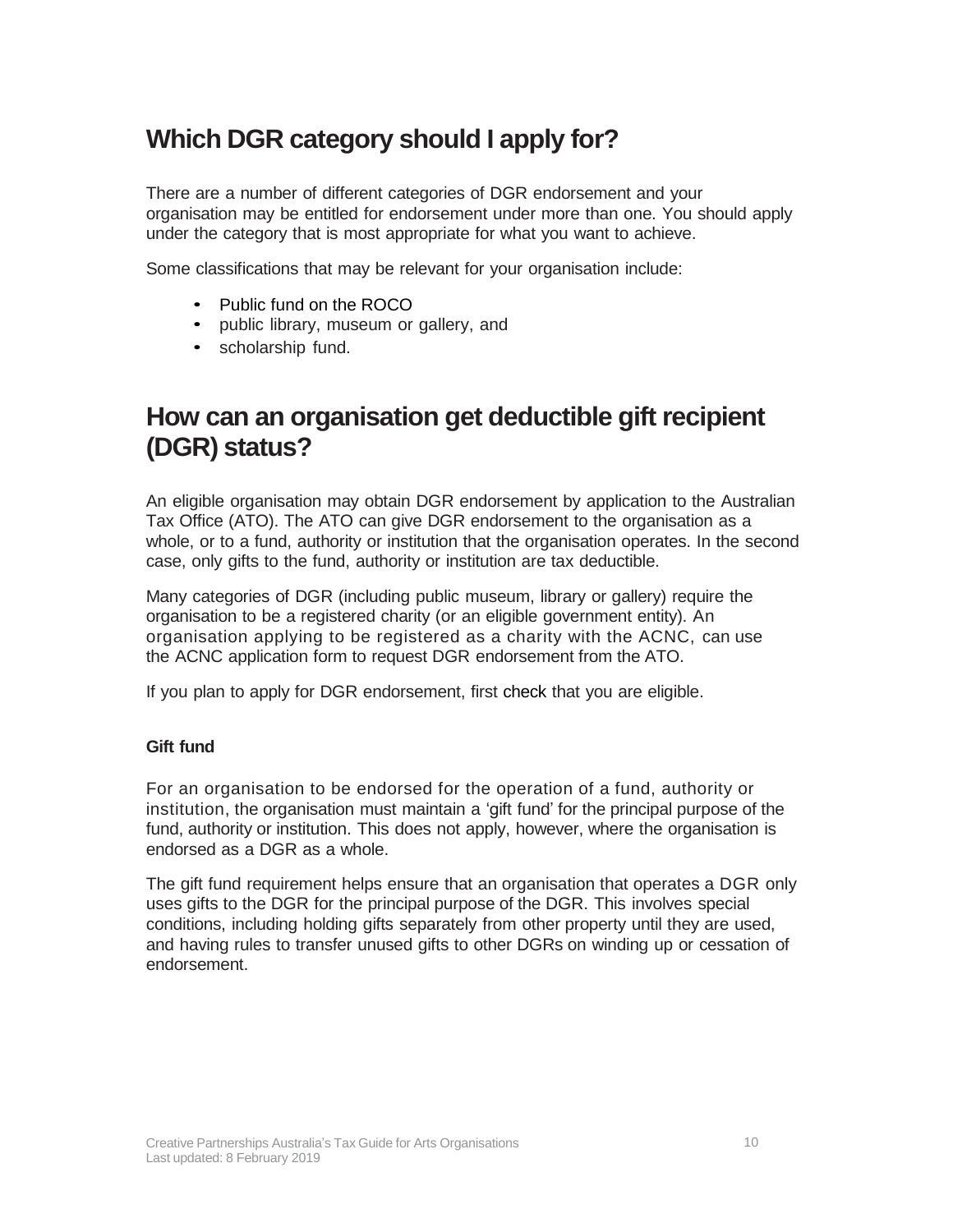#### **General DGR**

Organisations responsible for cultural collections (such as public art galleries, museums and libraries) can apply directly to the ATO for DGR endorsement or as part of their application for ACNC charity registration (a pre-requisite for nongovernment DGR endorsement in these DGR categories). Once endorsed, they can issue tax deductible receipts for gifts of money and property. They may also be able to offer donors a tax deduction for gifts of cultural material under the Cultural Gifts Program.

#### **Register of Cultural Organisations**

Non-collecting cultural organisations may obtain DGR endorsement by application for listing on the Register for Cultural Organisations (ROCO).

ROCO is administered by the Department of Communication and the Arts. To receive tax deductible gift under ROCO, an organisation is required to establish a public fund that is endorsed as a DGR. Find out more at the ATO's [website.](https://www.ato.gov.au/)

#### **DGR Item 1 and Item 2**

Deductible Gift Recipient endorsement will also identify you as either an 'Item 1' or 'Item 2' DGR.

'Item 1' DGRs are the general DGR categories that provide charitable and other programs to the public, or section of the public (for example ROCO, public museums, art galleries or libraries, and scholarship funds).

'Item 2' DGRs are grant making entities that collect and distribute funds to item 1 DGRs e.g. Private Ancillary Funds and Public Ancillary Funds. 'Item 2' DGRs cannot distribute funds to other item 2 DGRs except in very limited circumstances.

The Australian Business Register provides information on whether an entity is an 'Item 1' or 'Item 2'.

#### **DGR Specific listing**

A handful of cultural organisations that fall outside the 'General DGR' categories have DGR status through specific listing in the Income Tax Assessment Act 1997.

<span id="page-10-0"></span>Specific listing is a last resort option for approval as a DGR where none of the categories of endorsement are suitable for the organisation. For an organisation to be specifically listed as a DGR, the Commonwealth Parliament must amend the ITAA 1997 to list it specifically by name as a DGR. [Requests for listing as a DGR should be](https://www.ato.gov.au/non-profit/getting-started/getting-endorsed/is-my-organisation-eligible-for-dgr-endorsement-/types-of-dgrs/)  [directed to the Treasurer](https://www.ato.gov.au/non-profit/getting-started/getting-endorsed/is-my-organisation-eligible-for-dgr-endorsement-/types-of-dgrs/)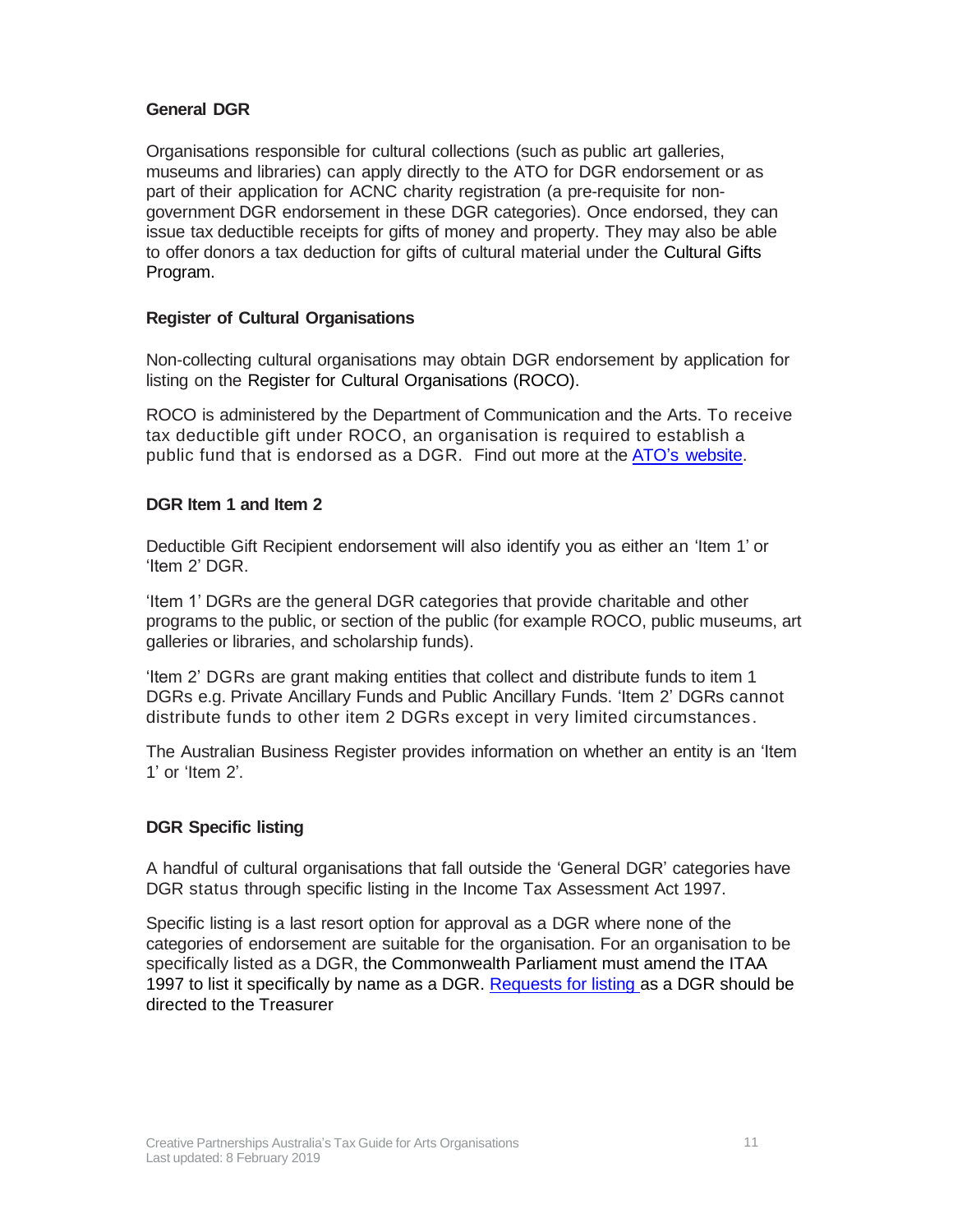## **What do I have to do once I have DGR?**

DGR endorsement comes with a number of obligations. Accurate record keeping and self-review of entitlement to be a DGR are fundamental. If you do not comply with these obligations, your DGR status may be revoked.

#### **Self-review**

Organisations that are endorsed as DGRs and TCCs are required to regularly review their purposes, activities and transactions to ensure that they are still entitled to endorsement, and in the event that they are not, notify the ATO that they are no longer entitled to endorsement.

#### **Record keeping**

Organisations with DGR status have a legal requirement to keep separate records and explain transactions associated with their DGR status. Where an organisation has a number of funds, authorities or institutions that is operates, its records must clearly separate gifts made to each fund, authority or institution, and must show that the gifts have been used for the principal purpose of the relevant fund, authority or institution.

#### **Reporting**

Arts and cultural organisations that are on the Register of Cultural Organisations are required to complete a report every six months, documenting the gifts and grants it received from philanthropic trusts and foundations.

Certain DGRs are also expected to be audited or reviewed annually (for example, public and private ancillary funds).

#### **Further information**

Search for the following document at www. ato.gov.au:

• [QC 26714](https://www.ato.gov.au/non-profit/your-organisation/records,-reporting-and-paying-tax/record-keeping/) 'Record keeping for small business'

#### **Issuing receipts**

A DGR is not required to issue receipts for tax deductible gifts it receives. Where a DGR does issue a receipt, the receipt must include the following information:

- the name of the DGR
- the DGR's ABN
- it is for a gift.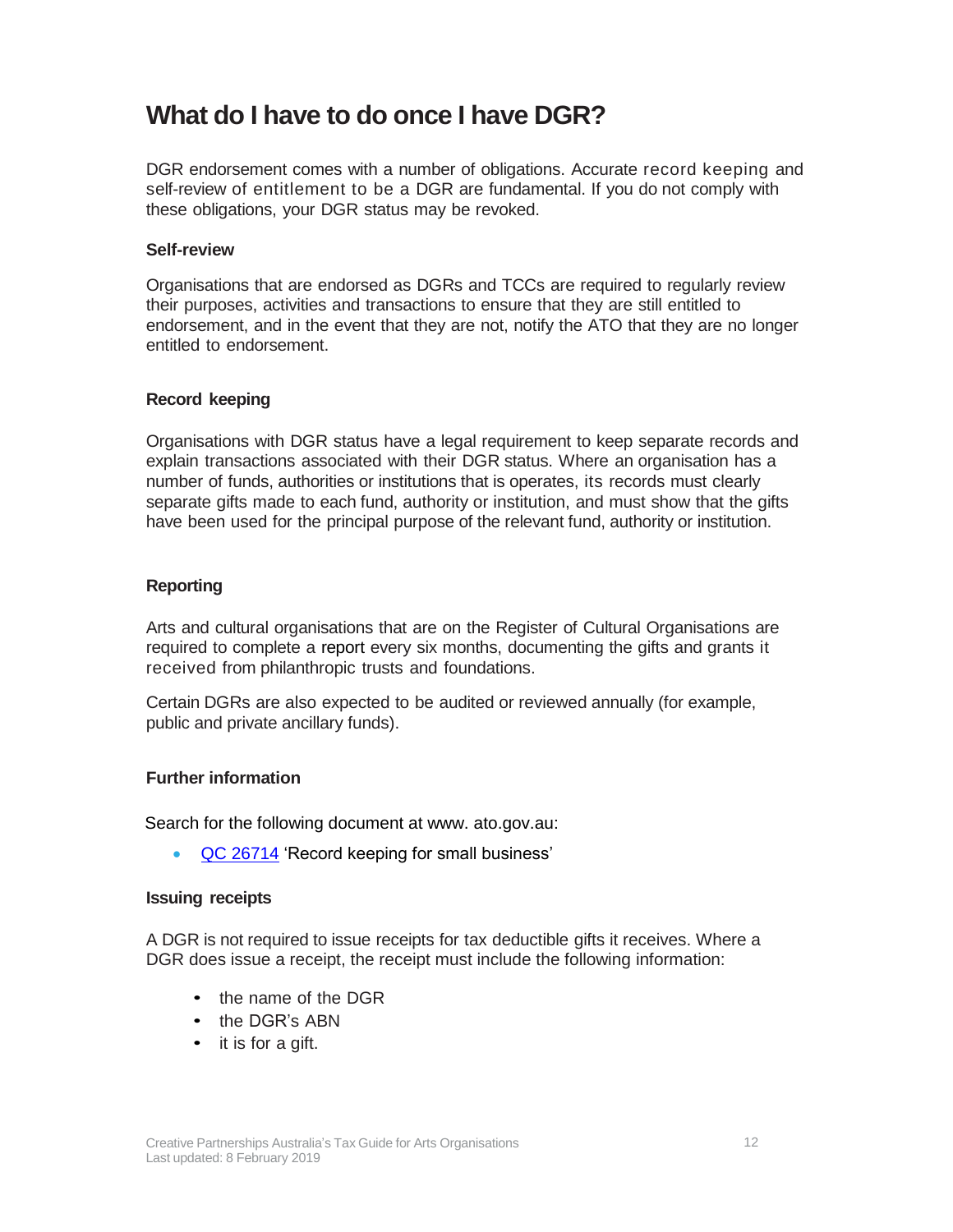It is also recommended you include:

- the amount donated and method of payment
- description of the gift/s or property
- date the gift was made
- donor name and contact details.

A Donor can elect to spread a deduction for certain gifts (including money of \$2 or more, and property valued by the Commissioner of Taxation at more than \$5000) over a period of up to 5 years. The election must be made in writing and made before the donor lodges their tax return in the year the gift was made. An election can be varied at any time to change the amount that will be deducted in an income year.

You must comply with the national privacy laws regarding donor information.

## <span id="page-12-0"></span>**What can a donor give?**

For a gift to an item 1 or item 2 DGR to qualify for a tax deduction to the donor, the gift must be one of the following:

- \$2 or more in cash
- Shares Australian Stock Exchange (ASX) listed shares valued at \$5,000 or less, and acquired at least 12 months before the gift was made
- Property purchased during the 12 months before the gift was made
- Property valued by the Tax Office at more than \$5,000
- Trading stock of a business disposed of outside the ordinary course of the donor's business

Cultural gifts and heritage gifts are also tax deductible to the donor, but special rules apply to be able to claim a deduction.

## <span id="page-12-1"></span>**What can a donor expect?**

#### **No material benefit**

To qualify for a tax deduction to the donor, a gift to an item 1 or item 2 DGR must be free of any obligation, and the donor cannot receive any material benefit.

The ATO considers the following to be material benefits, which could jeopardise a tax deduction:

- Free or discounted tickets
- Free meals, drinks and programs
- Free expertise
- Discounts on purchases and facilities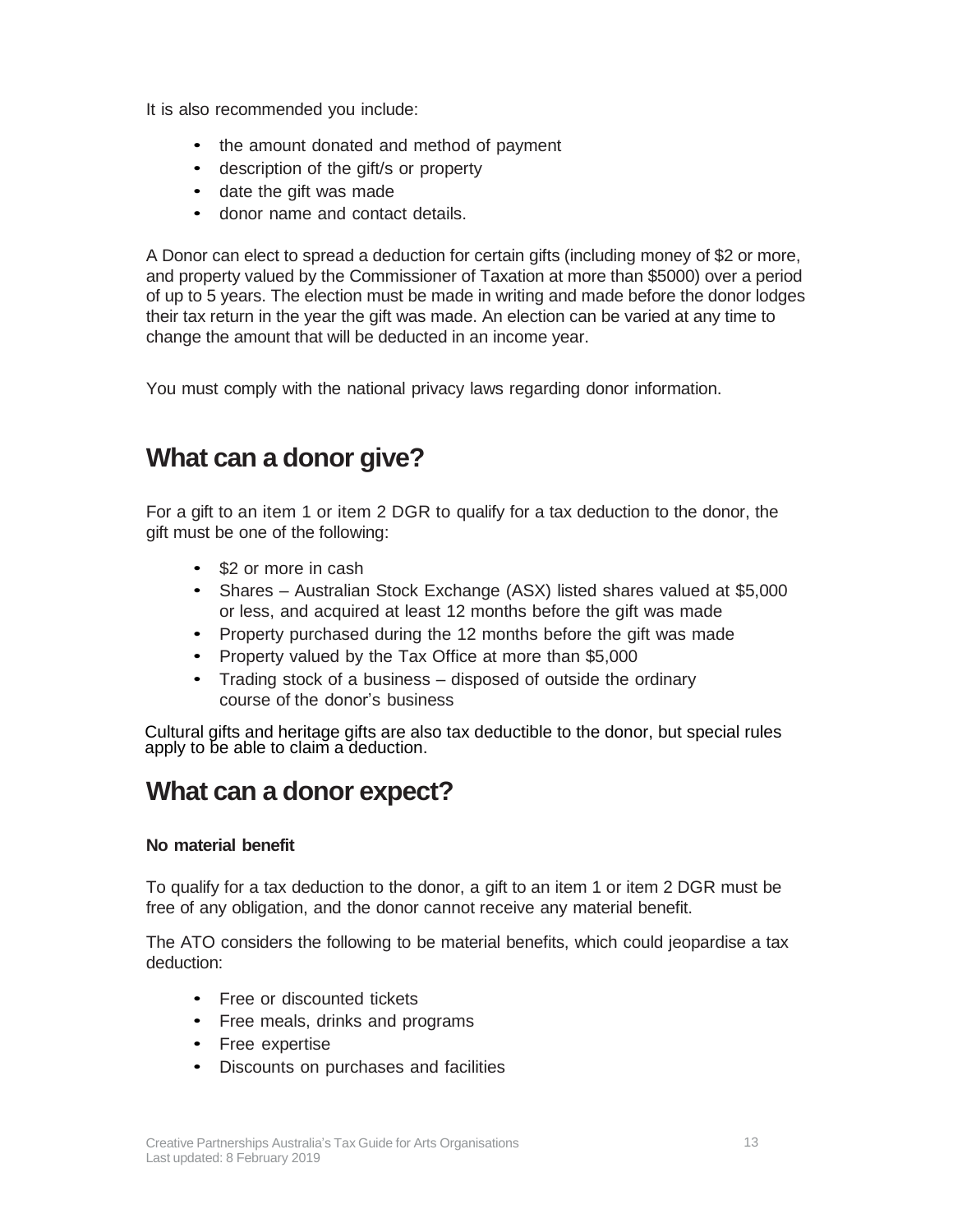The following are *not* considered material benefits by the ATO:

- Public acknowledgement e.g. on donor lists, annual reports
- Meeting the cast and management, attending rehearsals or similar
- A personalised ticket booking service
- Free newsletters
- Invitations to special events for which the donor pays to attend
- Naming rights on capital projects.

## <span id="page-13-0"></span>**Can a gift be subject to conditions?**

A donor may make a gift for a specified purpose or use. However, it is ultimately the decision of the gift recipient how to use the gift.

## <span id="page-13-1"></span>**Do we have to accept a donation?**

Being offered a donation may appear to be a benefit, but sometimes it may be onerous or may present a risk to your organisation (e.g. from a non-ethical or illegal business). There is no legal obligation for you to accept a donation or bequest, and you can refuse any donation at your discretion without giving any reason.

## <span id="page-13-2"></span>**Australian Cultural Fund: a service for arts organisations without DGR**

If your organisation does not have DGR status, Creative Partnerships Australia may be able to assist through its Australian Cultural Fund (ACF). Creative Partnerships is able to use its DGR status to receive gifts (from individuals) and grants from foundations and pass them on to arts organisations which don't have DGR and which meet Creative Partnerships eligibility guidelines. Creative Partnerships Australia provides a tax deductible receipt to individual donors.

#### **Registering with the ACF**

Artists planning to register must meet eligibility criteria and provide a summary of the project, its budget and timeline.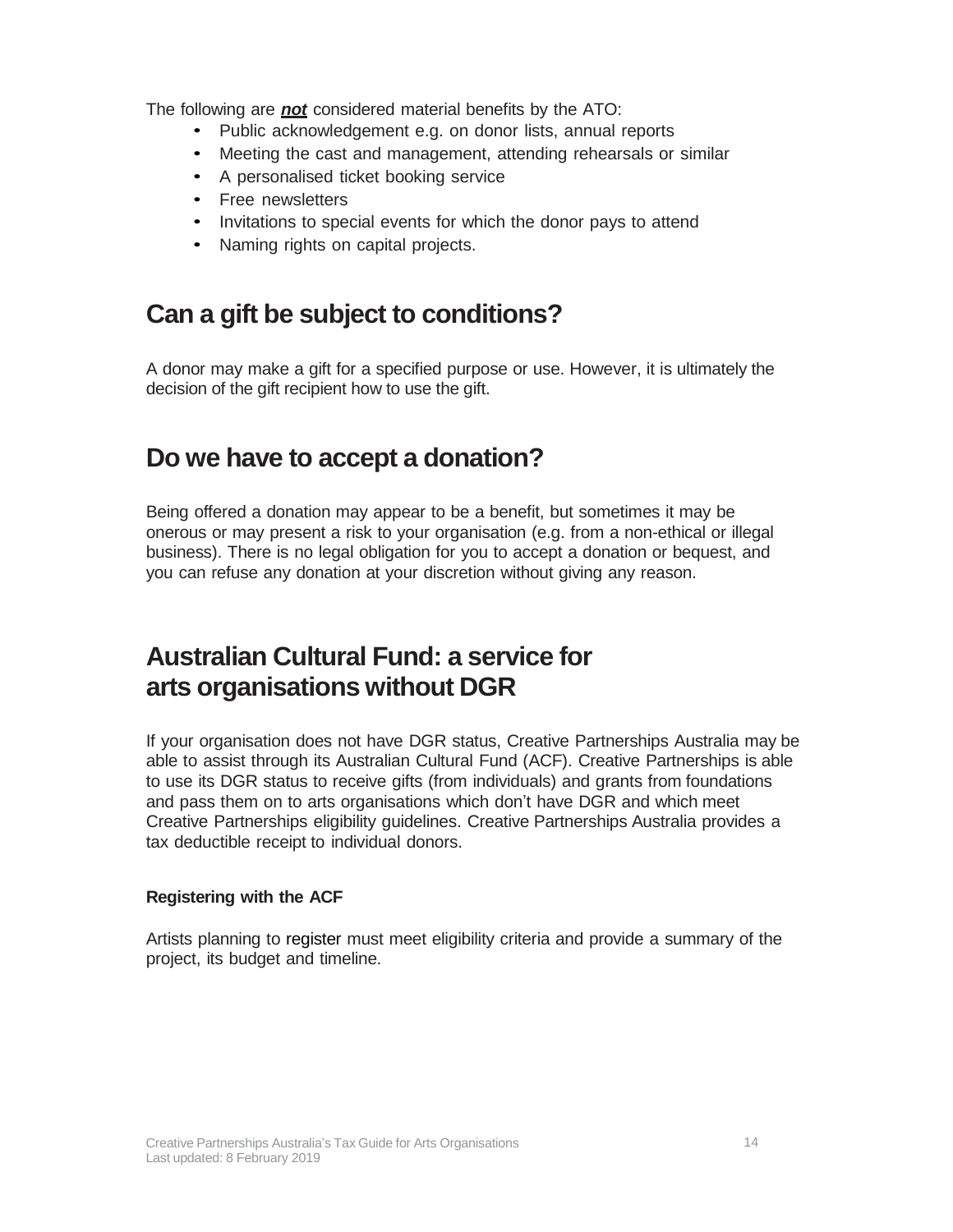#### **How does it work?**

Donors (individuals) can make tax deductible gifts to the ACF (as long as they are not associated to the recipient) and foundations (that do not require TCC) can make grants to Creative Partnerships Australia and express a preference for the arts organisation or group to which they would like their donation granted.

Creative Partnerships board takes into consideration the preferences of the donors when making its grants. Creative Partnerships only accepts cash gifts.

### <span id="page-14-0"></span>**DGR resources**

#### **Further Information**

Search for the following documents at www.ato.gov.au:

- QC 24063 'Application for endorsement as a deductible gift recipient'
- QC 33657 'Receiving tax-deductible gifts'

## **The why and how of Tax Concession Charity endorsement**

If a registered charity is endorsed by the ATO it will be entitled to claim the following tax concessions:

- income tax exemption
- GST charity concessions; and
- FBT rebate or FBT exemption (depending on the type of charity registration with the ACNC)

Many philanthropic foundations and trusts require their grant recipients to be endorsed as a tax concession charity (TCC).

#### **Are you eligible for TCC?**

To be eligible for endorsement as a TCC you must first be registered as a charity with the ACNC.

An organisation is a charity if it is not-for-profit, and all of its purposes are charitable purposes for the benefit of the public.

Charitable purposes include:

- advancing education;
- advancing culture;
- advancing the natural environment;
- any other purpose beneficial to the general public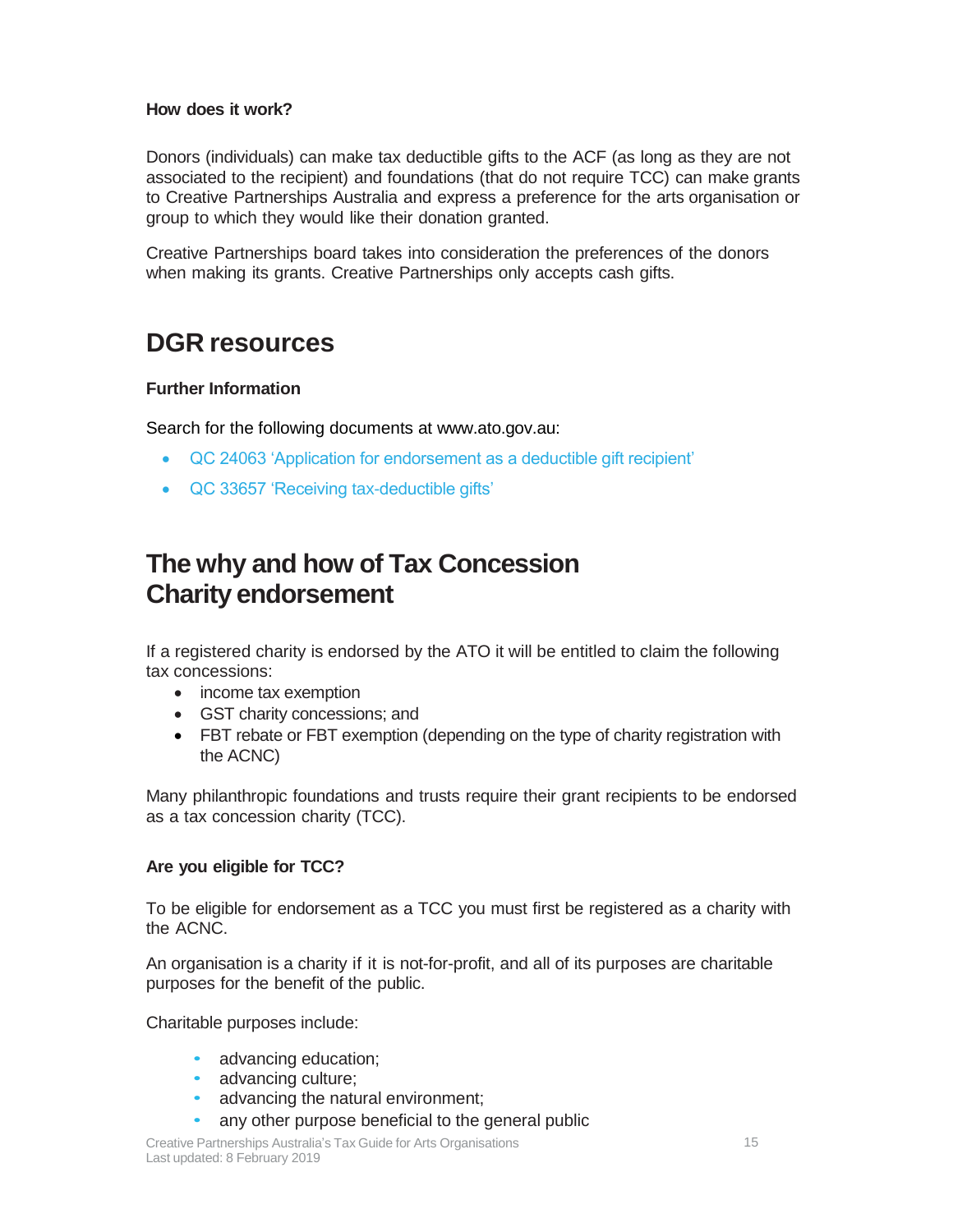You are not a charity if you exist primarily for commercial or private benefit, for the provision of services to members, or solely for political, recreational or social activities.

#### **How can you get endorsement as a TCC?**

To attain TCC endorsement, your organisation will need to be a registered charity and apply to be endorsed. Application for endorsement can be made as part of an online application for ACNC charity registration (in which case the ACNC forward the TCC endorsement to the ATO information to the ATO) or, if your organisation is already a registered charity with the ACNC, your organisations endorsement application can be made directly to the ATO.

*Note: You may receive gifts as a TCC but you are not allowed to offer or receive tax deductible gifts. For this, you will need endorsement as a deductible gift recipient (DGR).*

#### **Other concessions available**

In addition to the tax concession mentioned above, a TCC or DGR can claim a refund of franking credits on investments from franked distributions (including dividends from Australian companies and franked distribution from Australian trusts).

Charities may also be entitled to access concessions and exemptions on state/territory duties and taxes that are administered by the relevant state or territory revenue office including:

- Stamp duty
- Payroll tax
- Land tax

*Note: Being a TCC for ATO purposes is not the same as being a charity for the State and Territory revenue offices. Each revenue office will have different procedures, which may include registering your charitable status. Contact the revenue office in your state or territory for more information.*

| <b>State</b> | <b>Authorities</b>                   |
|--------------|--------------------------------------|
| <b>ACT</b>   | ACT Revenue Office                   |
| <b>NSW</b>   | Office of State Revenue NSW Treasury |
| <b>NT</b>    | <b>Territory Revenue Management</b>  |
| QLD          | Office of State Revenue              |
| <b>SA</b>    | Revenue SA                           |
| TAS          | State Revenue Office                 |

Creative Partnerships Australia's Tax Guide for Arts Organisations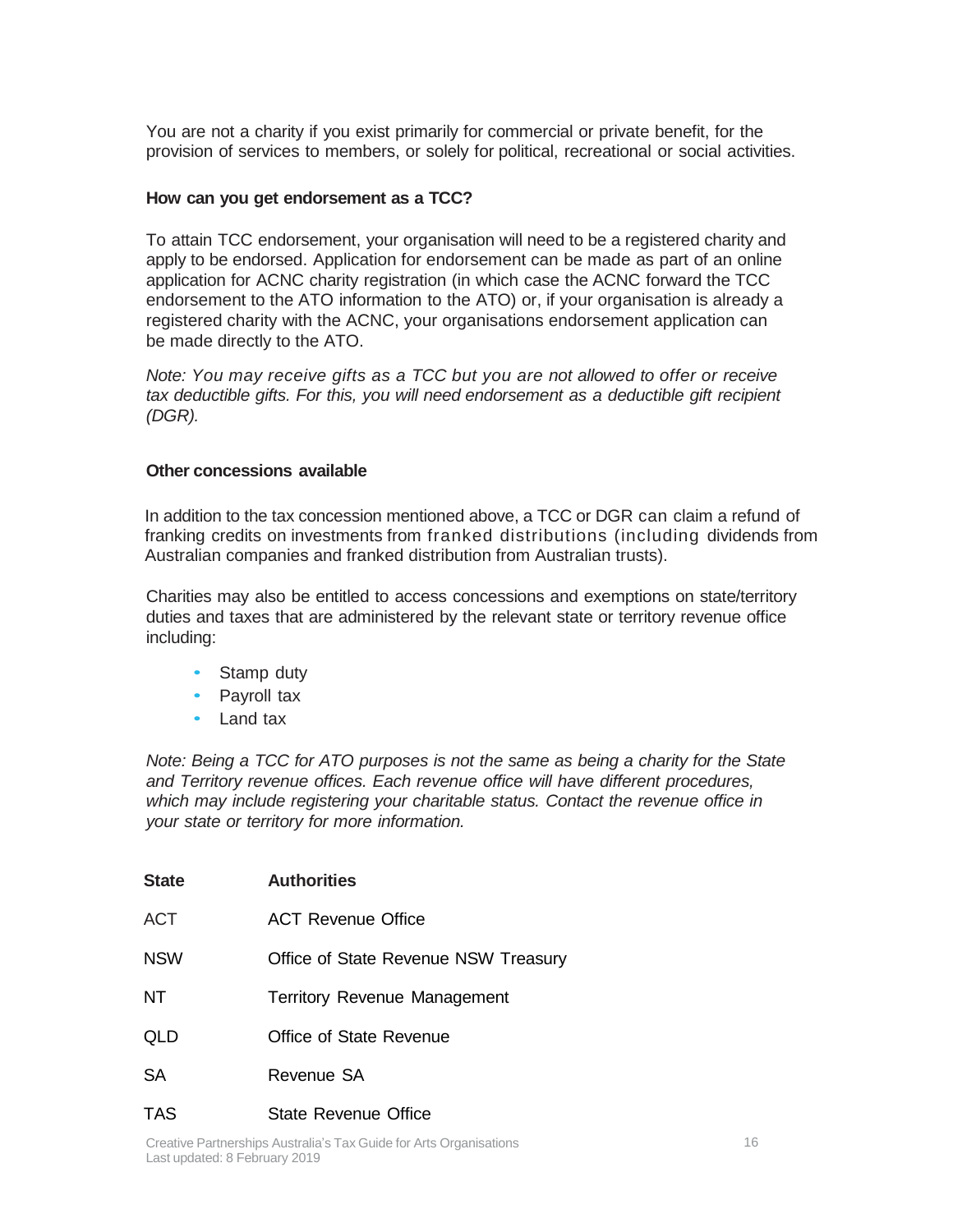- VIC State Revenue Office Victoria
- WA **Office of State Revenue**

#### **GST**

GST is charged when there are taxable supplies. A gift to any not-for-profit organisation is not subject to GST as there is no taxable supply.

An organisation that is a DGR or TCC does not need to register for GST until it has a turnover of\$150,000 or more (although it may choose to be registered). Where an organisation is not registered for GST it is not required to charge or collect GST in relation to the supply of goods and services. Where a DGR or TCC is registered for GST, GST may apply on certain philanthropic grants seen as payment for a supply of goods or services (e.g. conditional logo placement). It can also apply to goods or services provided by a TCC in return for payment. Where both the grantor and the grantee are registered for GST and the grantee provides a tax invoice, the grantor will be able to claim back the GST paid on the grant.

You should obtain professional advice in relation to the GST obligations of your organisation.

#### **What if your organisation is not endorsed as a Tax Concession Charity?**

Organisations that are not endorsed as a TCC will be required to pay income tax on their net taxable income unless they are covered by another income tax exempt category. Some types of non-for-profit organisations which do not have a charitable purpose are able to self-assess as income tax exempt.

You should seek specific advice on income tax matters.

If your not-for profit organisation has a charitable purpose, regardless of whether it is registered with the ACNC as a charity, it cannot self-assess as income tax exempt.

#### **Further information**

Search for the following documents at www.ato.gov.au

- QC 16641 'Is your organisation a charity?'
- QC 24062 'Application for endorsement for charity tax concessions'
- QC 46205 'Is my organisation eligible for charity tax concessions?
- QC 21423 'GST and Grants'
- QC 19500 'Grants and sponsorship'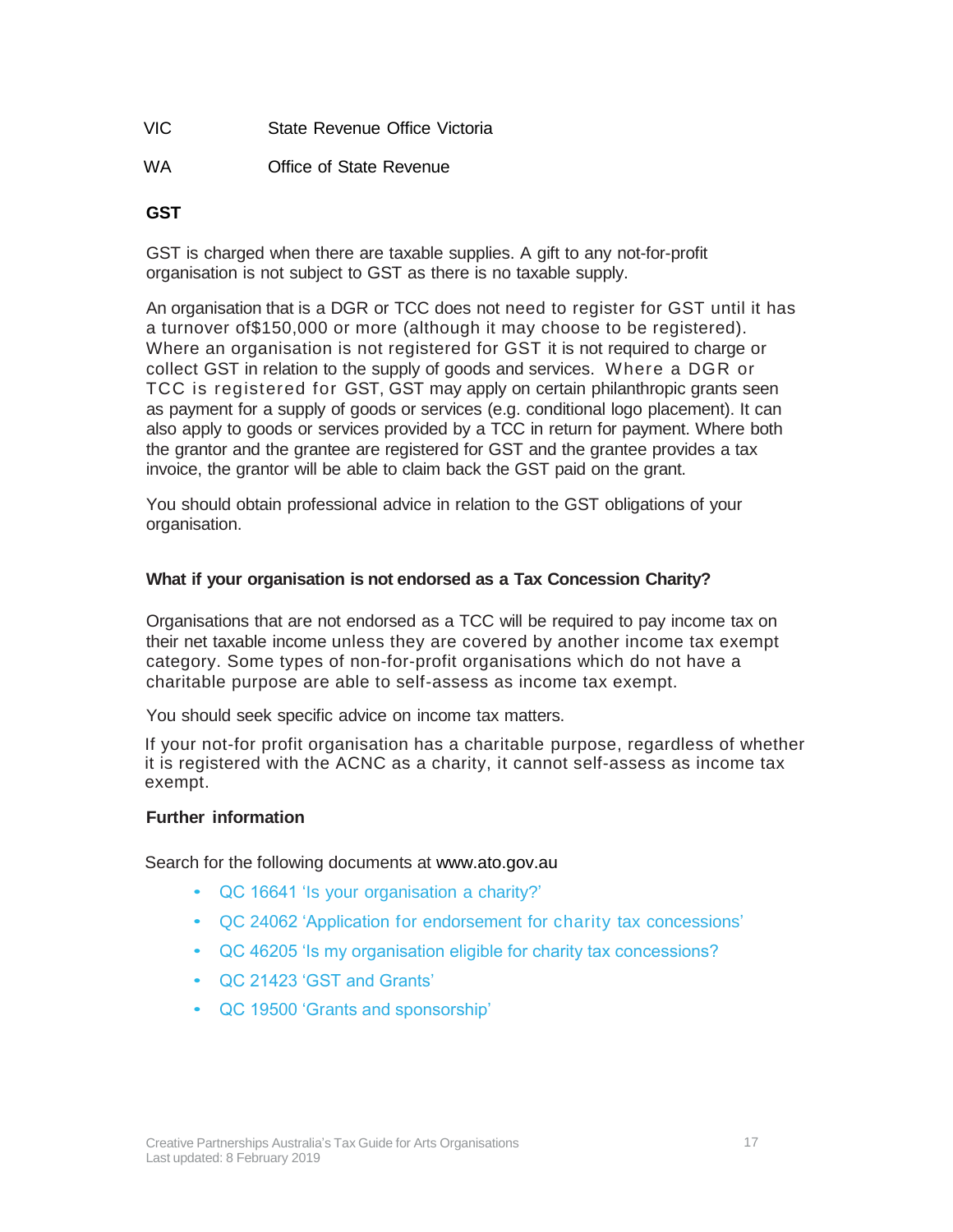## <span id="page-17-0"></span>**3 Individual artists**

Unlike organisations, individual artists cannot apply for endorsement as a deductible gift recipient (DGR) or tax concession charity (TCC). This does not mean you can't receive philanthropic gifts, but means your donors are not entitled to claim a tax deduction for their donation unless there is some alternate means of facilitating this. The Australian Cultural Fund may be able to assist with this.

#### <span id="page-17-1"></span>**Australian Cultural Fund**

Individual artists are unable to secure DGR status from the ATO.

However through its Australia Cultural Fund (ACF), Creative Partnerships Australia is able to use its DGR to receive gifts (from individuals) and grants from foundations and pass them on to individual artists which meet Creative Partnerships' eligibility guidelines.

Creative Partnerships provides a tax deductible receipt to individual donors.

#### **How does it work?**

Donors (individuals) can make tax deductible gifts to the ACF as long as they are not an associate to the recipient. Also, foundations that do not require TCC can make a grant to Creative Partnerships Australia and express a preference for the cultural organisation or group to which they would like their donation granted.

Creative Partnerships Australia only accepts cash gifts.

[Register](https://australianculturalfund.org.au/register-and-create/) with the ACF.

#### <span id="page-17-2"></span>**The business of being an individual artist**

Determining whether an individual's artistic activity is a business or a hobby is important as it will determine the applicable tax framework. Indicators that help define business activity are:

- a commercial purpose
- an intention and prospect of profit
- active pursuit of artistic development and making the artistic work public
- membership of professional associations, and
- a planned and organised manner in which activities are undertaken.

The income for business activities is assessable for income tax, and associated workrelated expenses are deductible.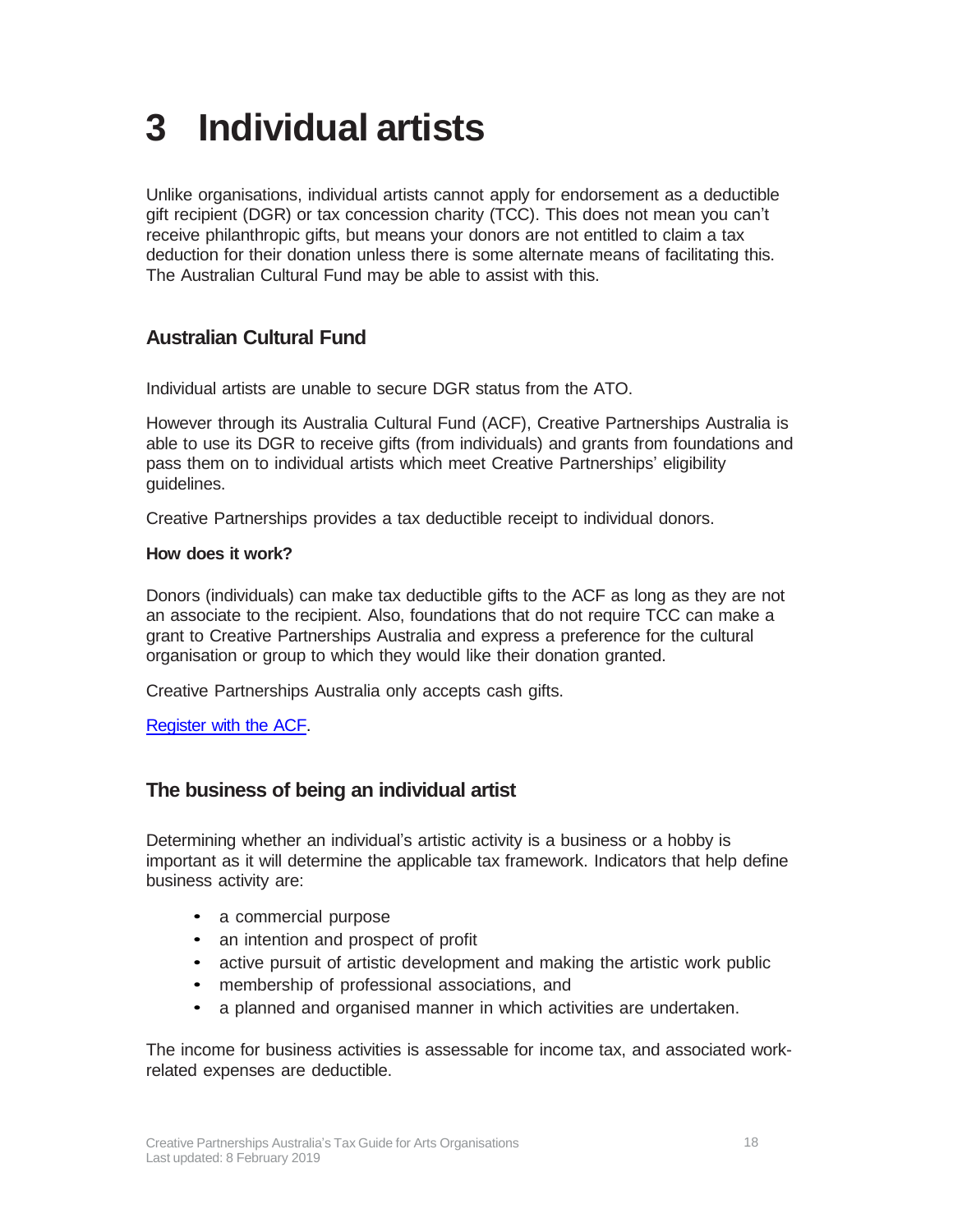An artist classed as a 'special professional' (an artist, composer, writer—including a computer programmer—inventor, performer, production associate) may be able to average income over a number of years. This is particularly useful for emerging artists, whose early years are characterised by varying income. To ensure that all tax entitlements are accessed, individual artists are encouraged to obtain tax advice.

#### **Further information**

• Artist career - A business information resource for individual artists

Search for the following documents at www.ato.gov.au:

- QC 31733 'Are you in business?'
- QC 55223 'Income averaging for special professionals 2018'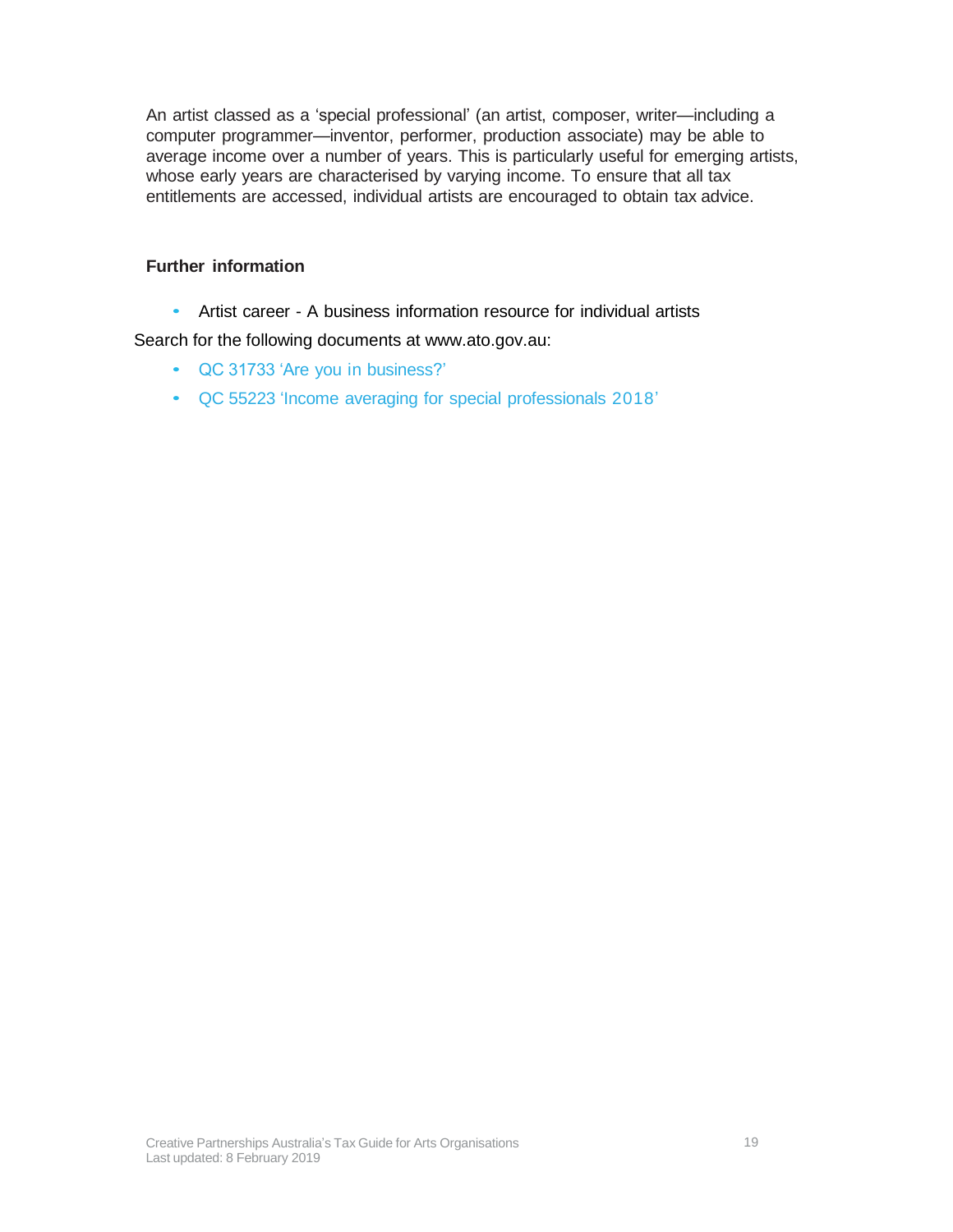## <span id="page-19-0"></span>**4 Gift types, conditions and tax implications**

## <span id="page-19-1"></span>**Cash gifts**

Gifts of money can be given as:

- cash
- cheque
- credit card payment, and
- electronic funds transfer (EFT).

It is important to process gifts promptly and into their correct account/s. Accurate reporting of gifts is a legal requirement so ensure that your accounting systems are well maintained. Receiving gifts electronically is becoming more common, and easier for both giver and receiver.

#### **Further information**

Search for the following document at www.ato.gov.au:

• QC 16863 'Managing your small business records'

## <span id="page-19-2"></span>**Gifts of property**

#### <span id="page-19-3"></span>**Gifts of shares**

Donors can claim a tax deduction for donating shares to DGR organisations provided the shares are valued at \$5,000 or less and are acquired at least 12 months previously. To be deductible, shares must be in a public company listed on the ASX.

If a gift of shares is valued at more than \$5,000 the donor may be entitled to a tax deduction, but the shares will need to be valued by the Commissioner of Taxation.

Donors may trigger capital gains tax on the transfer of the shares, which may reduce the benefit of the tax deduction claimed. It is the donor's responsibility to seek financial advice on these matters.

#### **Further information**

• Sharegift Australia facilitates donation of shares to DGRs free of brokerage costs

Search for the following document at www.ato.gov.au:

• QC 19589 'Shares valued at \$5000 or less'

Creative Partnerships Australia's Tax Guide for Arts Organisations Last updated: 8 February 2019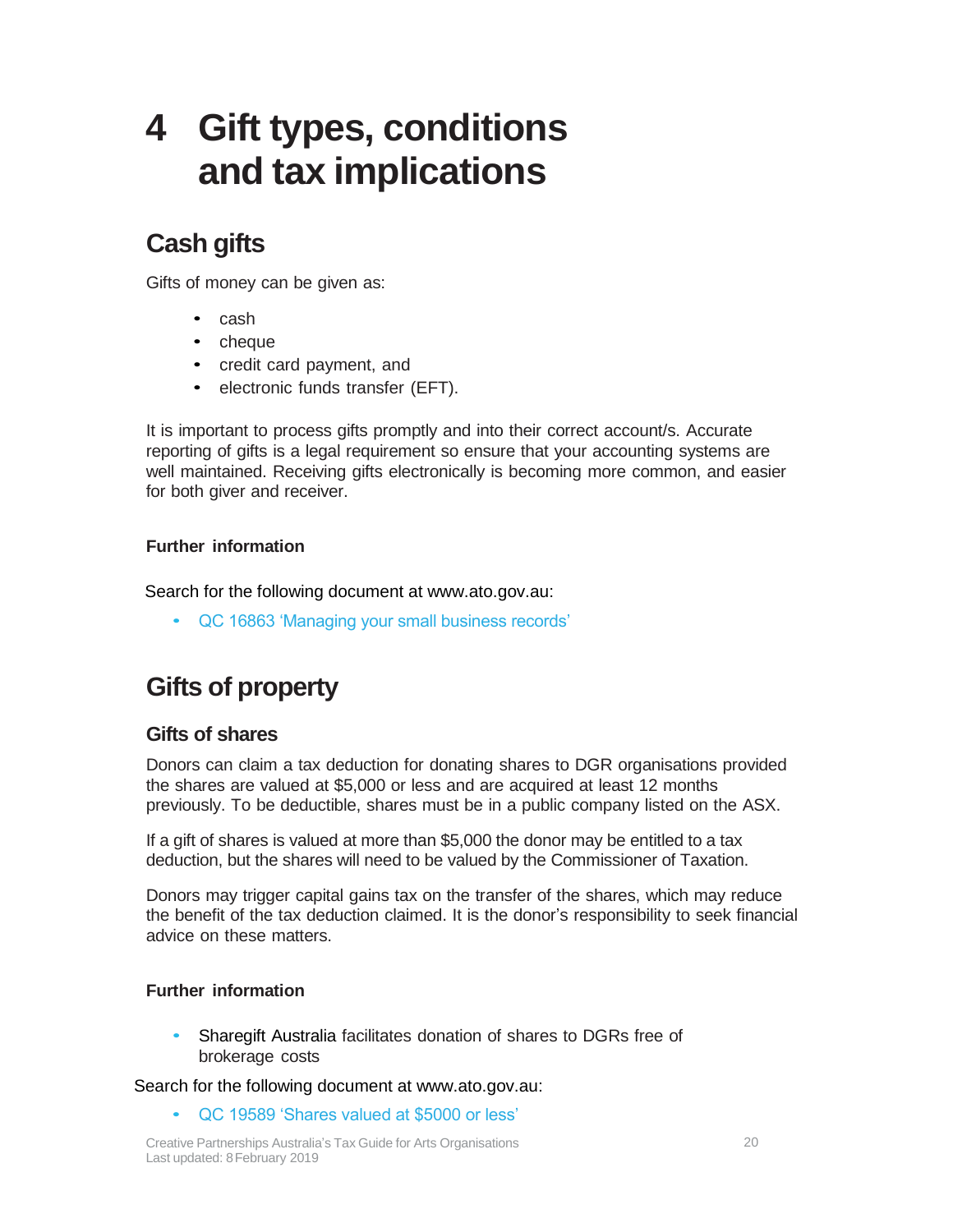#### <span id="page-20-0"></span>**Gifts of cultural items: the Cultural Gifts Program**

The Australian Government's Cultural Gifts Program provides tax incentives to encourage gifts of culturally significant items from private collections to be donated to public art galleries, museums and libraries.

Gift types can include:

- Paintings and works on paper
- **Books**
- Sculptures
- Manuscripts and personal papers
- Jewellery
- Ceramics
- Technological, mechanical, scientific and social history collections.

In broad terms, the tax incentives for donors include:

- a tax deduction up to the average market value of their gifts (including GST) as specified by approved valuers
- an exemption from capital gains tax
- a tax deduction to the donors for the costs of obtaining valuations specifically for this program
- the option to spread the tax deduction over five years.

Gifts bequeathed under a will or made by executors of deceased estates are **not** tax deductible and do not qualify for the program.

The Minister for the Arts administers the program in accordance with the gift provisions of the income tax law and with the advice of expert consultants.

#### **Further information**

- Cultural Gifts Program homepage
- Relevant forms and certificates
- How the Cultural Gifts Program works

Search for the following document at www.ato.gov.au:

• QC 16803 'Cultural Gifts Program'

## <span id="page-20-1"></span>**Gifts of time**

Volunteers and pro bono providers are a useful resource for specific needs and projects – including for fundraising. There is no specific deduction available for the time given by volunteers – such as where a company makes their staff available to an arts organisation.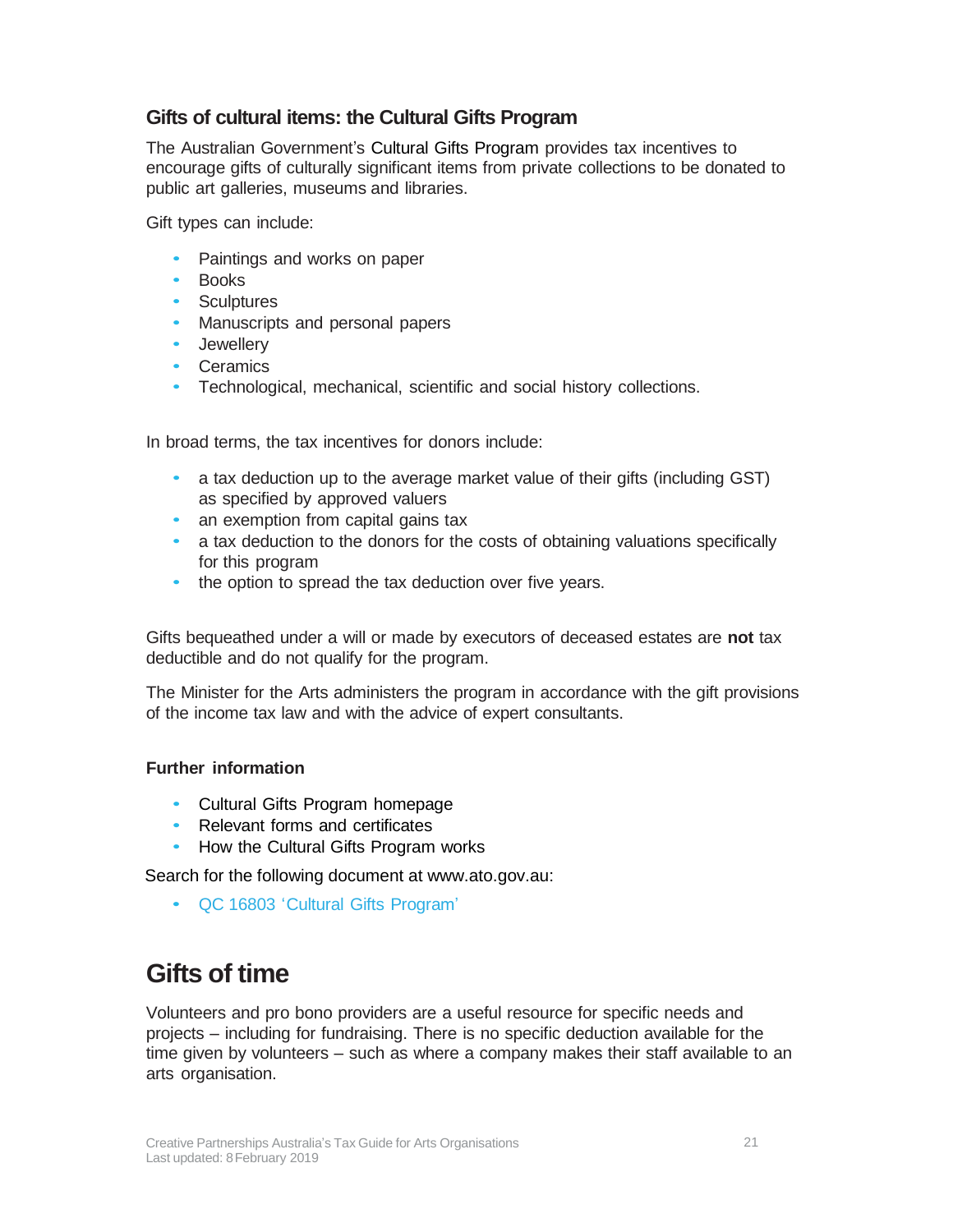#### **Pro Bono services**

Pro bono providers can generally claim a tax deduction and GST credits for the expenses incurred in providing the services on a reduced fee basis. GST will not be charged for services provided free of charge. If pro bono work is provided on a reduced fee basis, GST is payable by the recipient organisation on the fees actually paid rather than the market value of the services provided.

#### **Further information**

• The Australian pro bono manual - a best practice guide for lawyers working pro bono

Search for the following document at www.ato.gov.au:

• QC 16184 'Volunteers'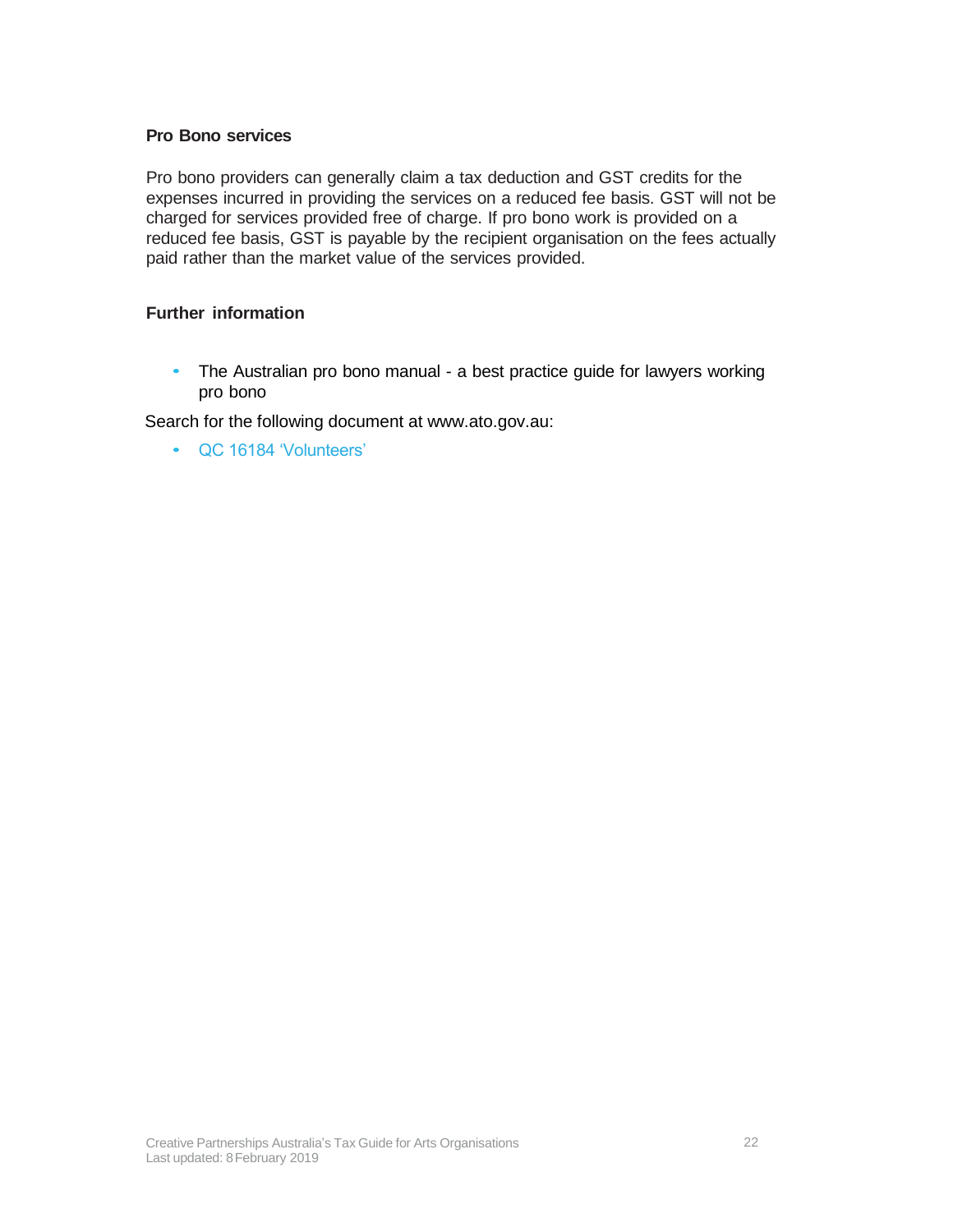## <span id="page-22-0"></span>**5** Philanthropic fundraising

## <span id="page-22-1"></span>**Fundraising**

Fundraising is the activity of seeking gifts from the public for your, or your organisation's general or specific projects. It includes public collections, fundraising events and raffles.

## <span id="page-22-2"></span>**State and territory fundraising licences and requirements**

Each state and territory has its own legal requirements for fundraising activities with the exception of the Northern Territory. You may need to notify state/territory authorities, or receive permits/approvals or licences from these authorities. Further, it may be necessary to obtain permits from the relevant local government authorities for conducting fundraising activities in their area.

The conduct of raffles and lotteries is regulated by legislation in each state and territory and may be relevant even for a charitable entity.

| <b>State</b> | <b>Authorities</b>                                                                       |
|--------------|------------------------------------------------------------------------------------------|
| <b>ACT</b>   | <b>ACT Gambling &amp; Racing Commission</b>                                              |
|              | Office of Regulatory Services, ACT Department of Justice and<br><b>Community Safety</b>  |
| <b>NSW</b>   | NSW Office of Liquor, Gaming and Racing, Department of the Arts,<br>Sport and Recreation |
| NT           | Licensing and Regulation Division, NT Department of Justice                              |
| QLD          | Department of Justice and Attorney-General, Queensland                                   |
| SA           | Office of the Liquor and Gambling Commissioner                                           |
| <b>TAS</b>   | Liquor and Gaming Branch, representing the Tasmanian Gaming<br>Commission                |
|              | Consumer Affairs and Fair Trading                                                        |
| <b>VIC</b>   | Consumer Affairs Victoria, Department of Justice                                         |
|              | Victorian Commission for Gambling Regulation, Department of<br>Justice                   |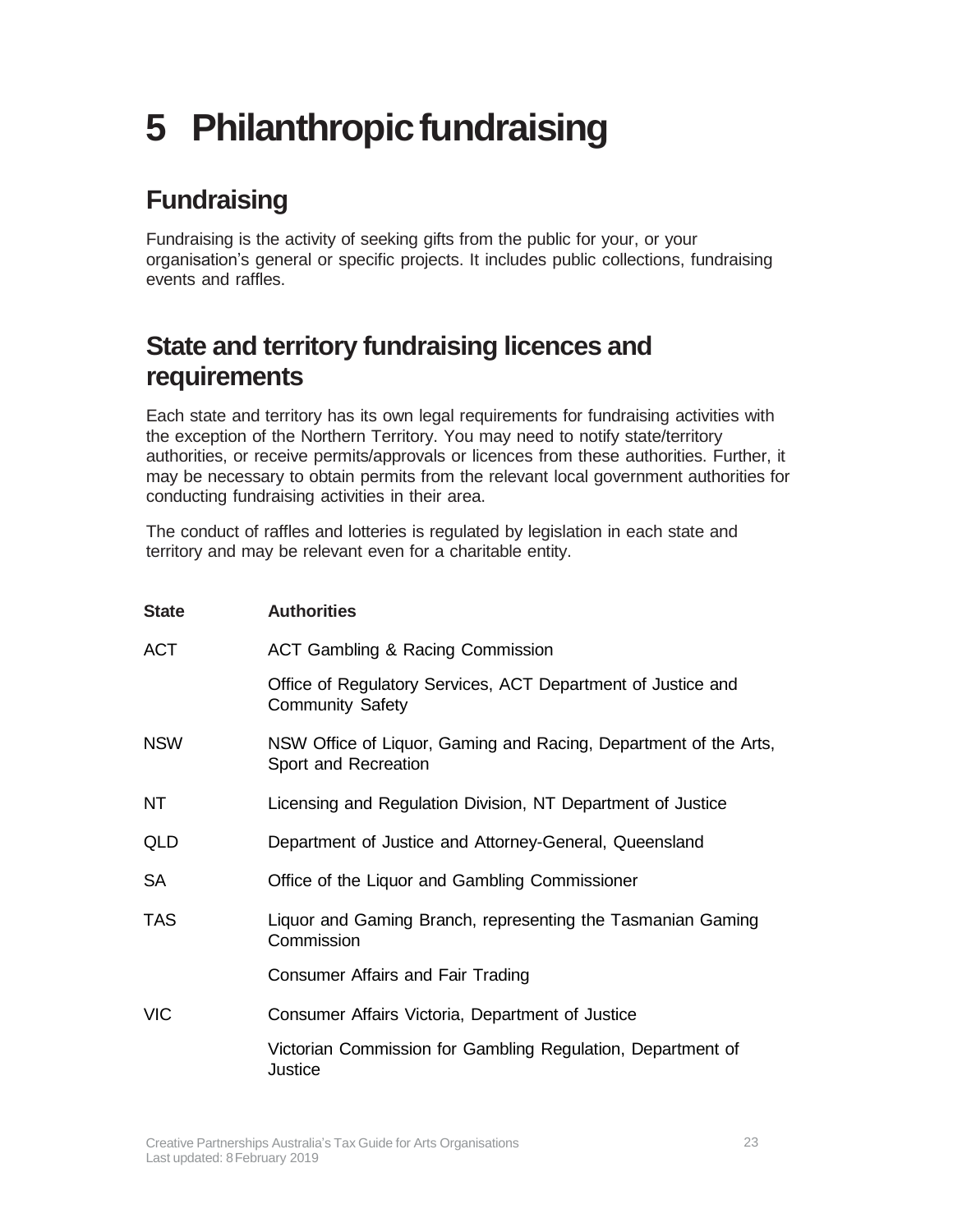WA Department of Consumer and Employment Protection Department of Racing, Gaming and Liquor

## <span id="page-23-0"></span>**Minor Benefit Rule**

At some fundraising events held by DGRs the attendee may make a payment or contribution and receive a minor benefit in return, such as a meal or entertainment. The ATO's minor benefit rule associated with fundraising dinners and events enables individuals to claim a tax deduction for part of the contribution for attending an event even though a benefit was received as a result of the contribution. The value of the minor benefit received must be 20 per cent, or less, of the contribution and cannot exceed \$150.

For example, a \$200 ticket to a fundraising dinner, the benefit (i.e. the dinner) has a market value of \$35 (less than 20 percent of the contribution). The participant would be entitled to a tax deduction on the balance - \$165.

## <span id="page-23-1"></span>**General fundraising**

Regular giving, major gift and capital campaign fundraising can bring in substantial gifts. It is important to apply tax awareness in all these activities.

## <span id="page-23-2"></span>**Subscription add-ons**

Annual subscription materials (online, by mail or in published brochures) present an opportunity for add-on gifts. GST will generally apply to the subscription, but not to the donation. This should be clear in the promotional material and on the receipt provided to subscribers.

#### **Further information**

• FIA Best practice standard

## <span id="page-23-3"></span>**Workplace giving**

Workplace giving is a simple way for salaried employees to make regular pre-tax and post-tax gifts to a nominated DGR organisation. The receiving organisation receives a lump sum, usually monthly, made up of the collective gifts from the employer and is not required to issue receipts to the individual donors.

Workplace giving is an effective strategy with low administration and costs.

#### **Further information**

• FIA workplace giving best practice standard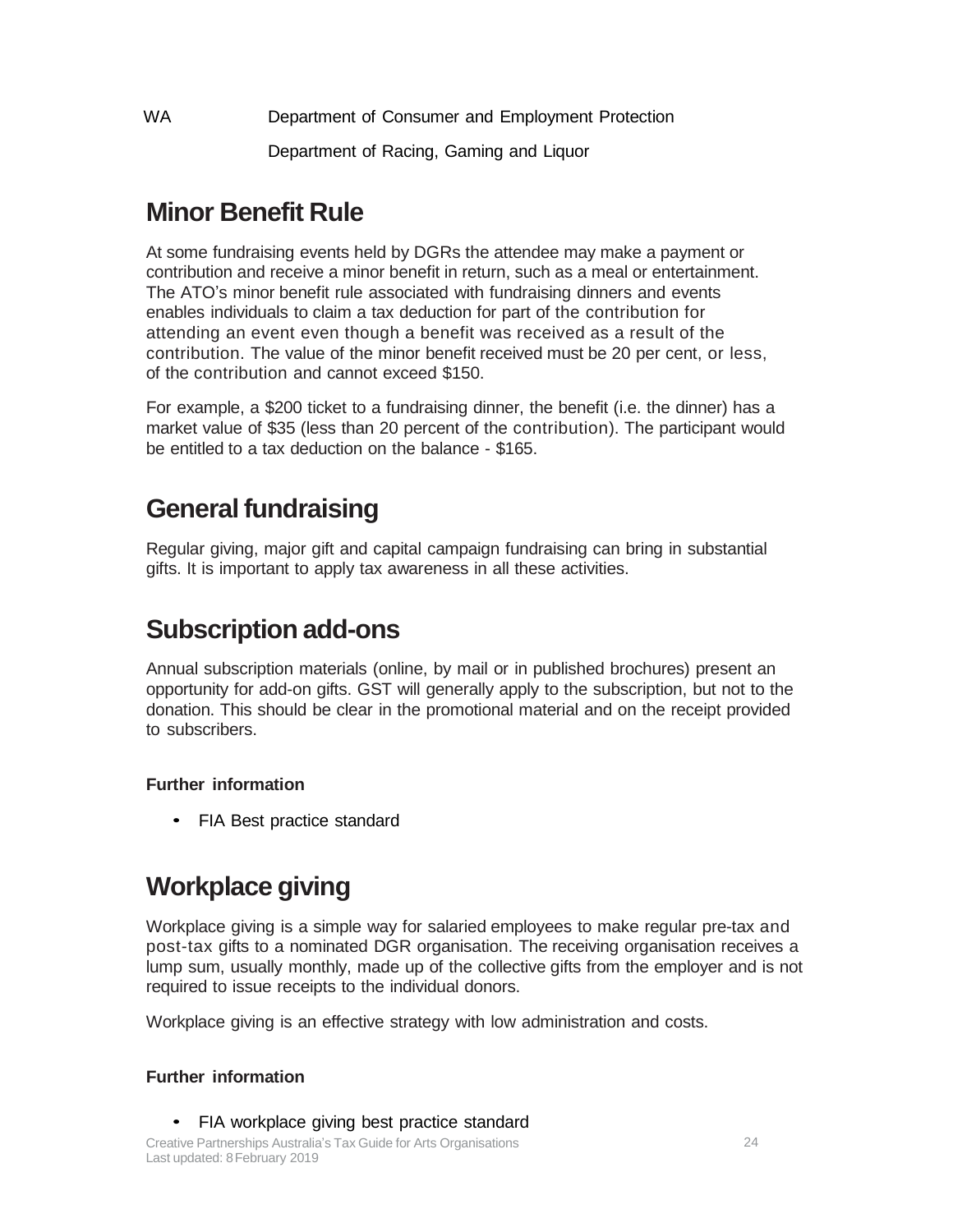Search for the following document at www.ato.gov.au:

• QC 17036 'Workplace Giving Programs'

## <span id="page-24-0"></span>**Bequests**

A bequest is an amount of money or an asset that is given to a recipient upon the donor's death as specified in the donor's will. The bequest can be given 'freely', which means that the receiving organisation may use it as it chooses, or it can come with conditions, which are legally binding. Where conditions are more onerous than beneficial for the organisation, the organisation may choose not to accept the bequest.

The laws applicable to claims on wills are different in each state and territory. These laws will determine an organisation's rights and obligations when benefactors have bequeathed money or property. State and territory authorities determine whether you are able to receive a copy of the will, administer the application to receive a will once probate is granted and the will is made a public document, and also whether you can obtain a copy of a will before probate is granted.

There are benefits of obtaining a copy of the probate, as often this includes a copy of the will and inventory of assets and liabilities. Where receiving a bequest, a not-forprofit organisation can approximate how long it will take to receive payment of its bequest based on the inventory information. In some states, the estate is required to pay you interest on the bequest if it is not received by a certain period from the date of death.

While an amount from a bequest is not assessable income any income earned from the bequest (through investment, for example) will be assessable, unless the organisation is exempt from income tax. Where the bequest is a gift (i.e. it is a voluntary payment where no material benefit is provided to the payer) no GST applies. An organisation may be seen as providing a material benefit to the payer when complying with conditions associated with the bequest, and GST may apply in these cases.

In addition, often donors may be uncertain as to the tax implications of the bequest, including capital gains tax. If pro bono legal or tax advice does not alleviate this, an option is to suggest that they donate in their lifetime.

It is important to be aware that family provision rules may apply to vary the terms of a will to ensure that dependents and family of the deceased are sufficiently provided for under the will. A consequence of this is that despite being named in a will, the gift may be reduced or removed altogether where these rules apply.

#### **Further information**

- QUT: Keeping giving going: Charitable bequests and Australians
- FIA: Standard of bequest fundraising practice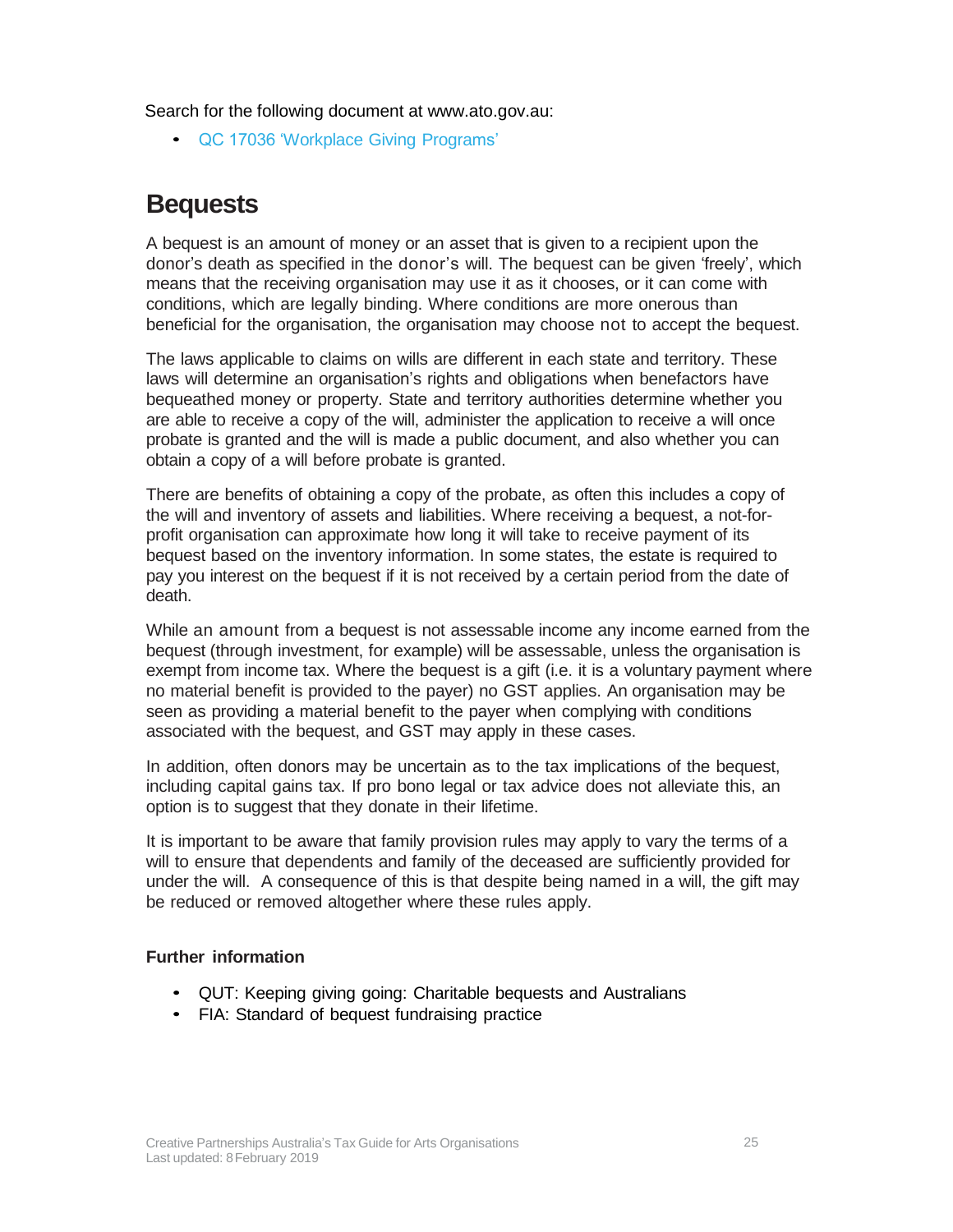## <span id="page-25-0"></span>**Dinners**

Fundraising events may require payments (contributions) which extend minor benefits to the donor. Donors may be able to claim a deduction providing the contribution is made to attend an eligible fundraising event held by a DGR organisation. A donor can claim a deduction if the value of the benefit received by the donor is less than 20% of the contribution or \$150, whatever is less. The amount that can be deducted is the amount of the contribution in excess of the benefit received by the donor. An individual cannot deduct more than two contributions in relation to the same fundraising event.

#### **Example**

Andrew buys a ticket for \$400 to a gala performance organised by a DGR. The gala performance has a ticket price on the open market of \$100. Therefore Andrew cannot claim **any** deduction as the market value of the performance (the benefit he receives in return for his payment of \$400) exceeds 20 per cent of the value of his payment (20 per cent  $x$  \$400 = \$80).

#### **Determining value of the contribution**

Where minor benefits have been extended to donors, the onus is on the DGR to value the minor benefit, which is the market value at that point in time.

#### **GST treatment of a fundraising dinner or similar event**

A GST concession exists when a DGR organisation or charity treats certain fundraising events as input taxed. This means that the organisation will not be entitled to claim GST credits for any acquisitions in relation to the event and it will not be required to charge GST on the sales it makes. If an organisation holds more than 15 of the same events in a financial year, the GST concession will not apply.

The flowchart on the following page illustrates the different GST treatments of a fundraising dinner or similar event.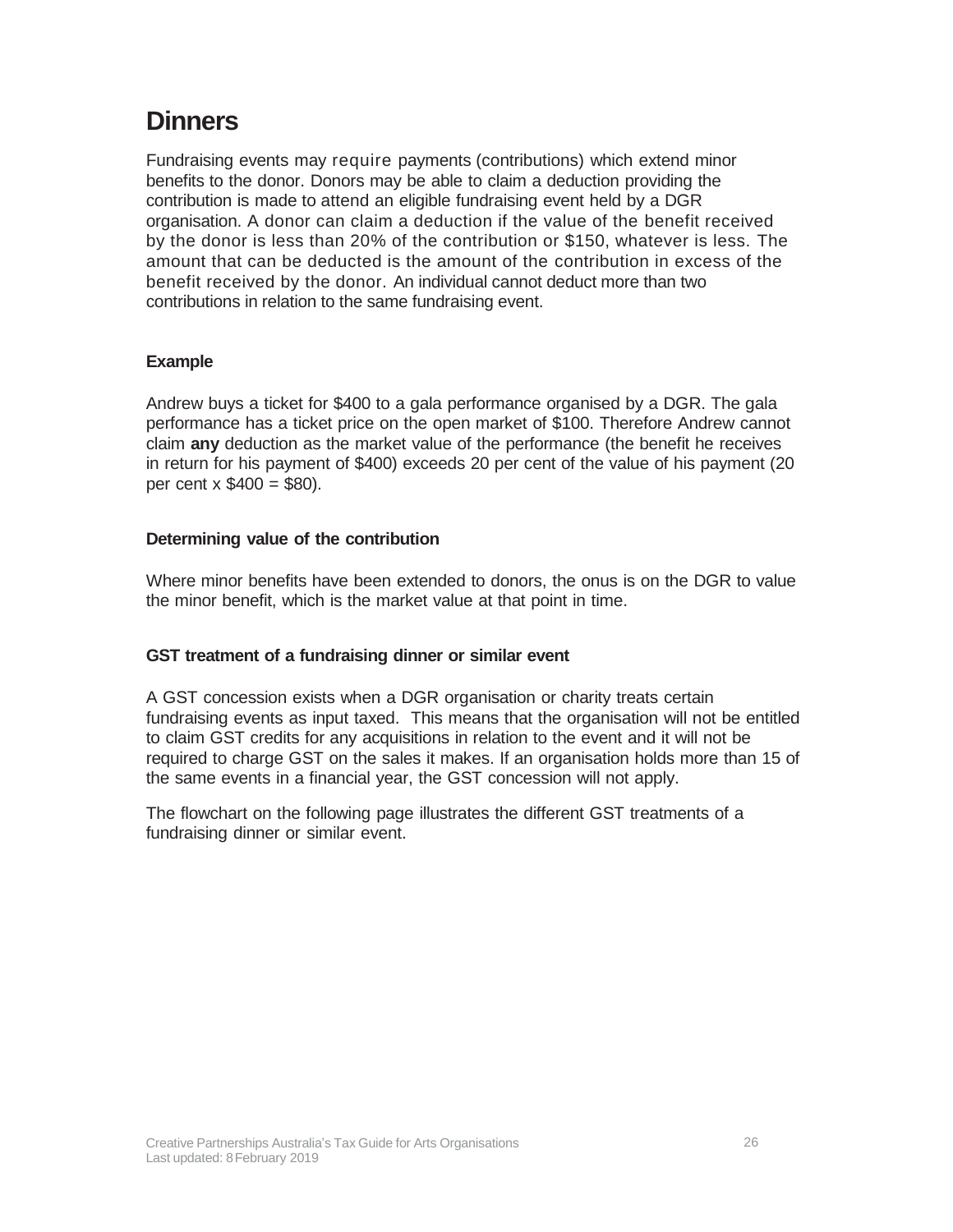

We recommend obtaining professional advice in relation to the GST treatment of the fundraising event or events that you intend to conduct. It is good to ensure that you are treating the event appropriately for GST purposes as your supporters may be able to claim increased tax deductions, which in turn may encourage their financial support of your organisation.

## <span id="page-26-0"></span>**Auctions**

Payments made at auctions organised by a DGR organisation may qualify as tax deductible gifts. The onus is often on the DGR to determine the value of auction items sold, as these are considered minor benefits extended to the donors.

#### **Further information**

Search for the following document at www.ato.gov.au:

- QC 33652 'Gifts and Fundraising'
- QC 16990 'GST concessions'
- QC 46266 'Valuing the minor benefit'
- QC 33659 'State, territory and local government requirements'